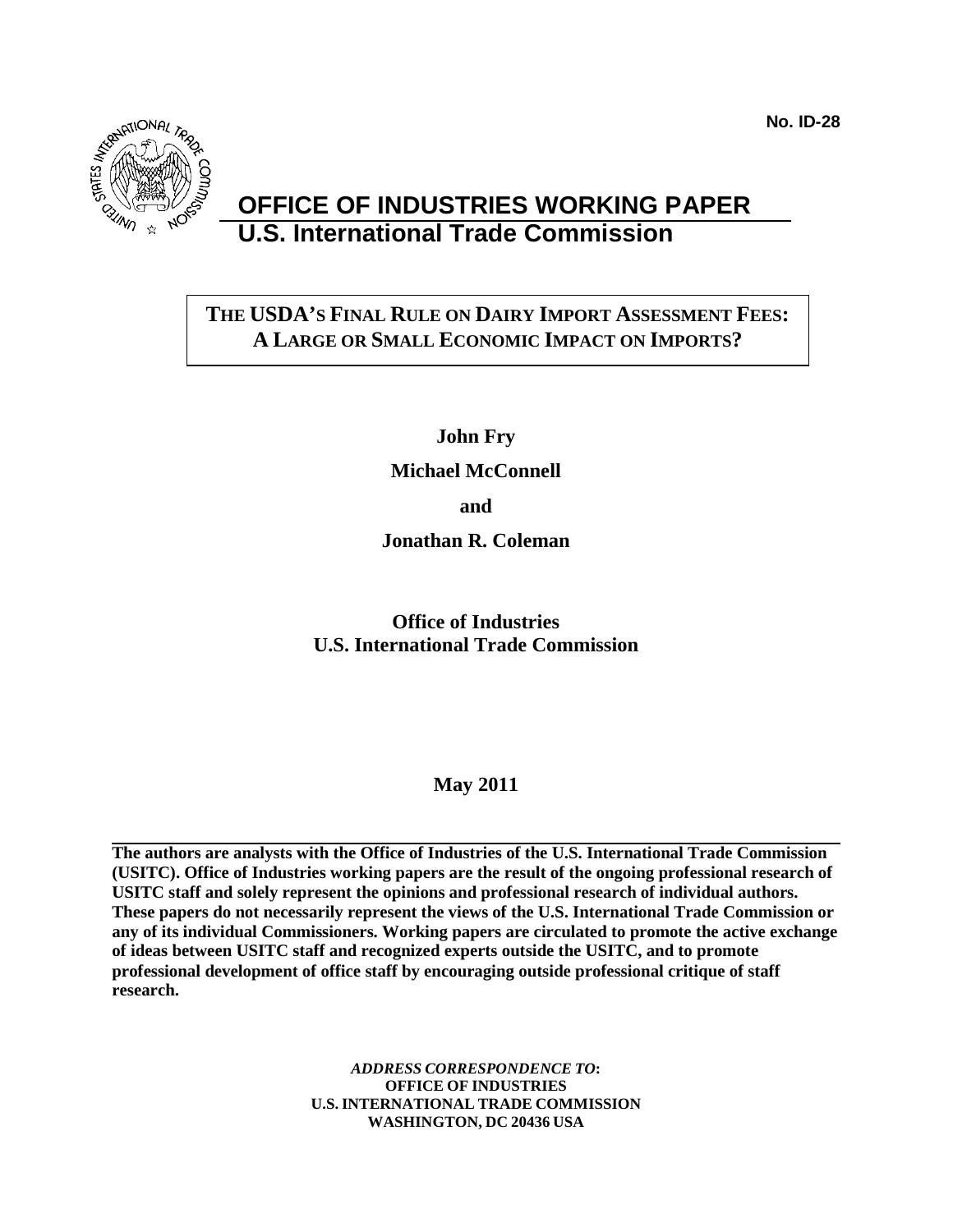#### **The USDA's Final Rule on Dairy Import Assessment Fees: A Large or Small Economic Impact on Imports?**

John Fry

Michael McConnell

and

Jonathan R. Coleman $^1$  $^1$ 

# **U.S. International Trade Commission**

# **ABSTRACT**

On March 18, 2011, the USDA Agricultural Marketing Service (AMS) published a long-awaited *Federal Register* notice (76 FR 14777) to establish a dairy import assessment as required under the 2002 and the 2008 Farm Bills. The final rule requires, as of August 1, 2011, that an assessment of 7.5 cents per hundredweight of milk, or the equivalent thereof, be imposed on imported dairy products. Based on actual dairy imports for 2010, we estimate that the assessment would generate \$3.9 million for market promotion of dairy products in the United States and abroad. But the impact of these fees on importers is likely to be very limited, ranging from 0.07% to 0.45% of average unit value (AUV), with the exception of lactose (1.07% of AUV). Under the final rule, countries which primarily export high-value dairy products with relatively low milk solids, such as European cheese producers, will pay a disproportionately low import assessment, at a likely rate of 0.16% AUV or lower. We also estimate that assessment fees are unlikely to shift demand from imports to domestically produced dairy products.

<span id="page-1-0"></span> $<sup>1</sup>$  This paper represents solely the views of the authors and is not meant to represent the views of the U.S. International Trade</sup> Commission or any of its commissioners. Please direct all correspondence to John Fry, Office of Industries, U.S. International Trade Commission, 500 E Street, SW, Washington, DC 20436, telephone: 202-708-4157, fax: 202-205-2384, email: [john.fry@usitc.gov.](mailto:john.fry@usitc.gov)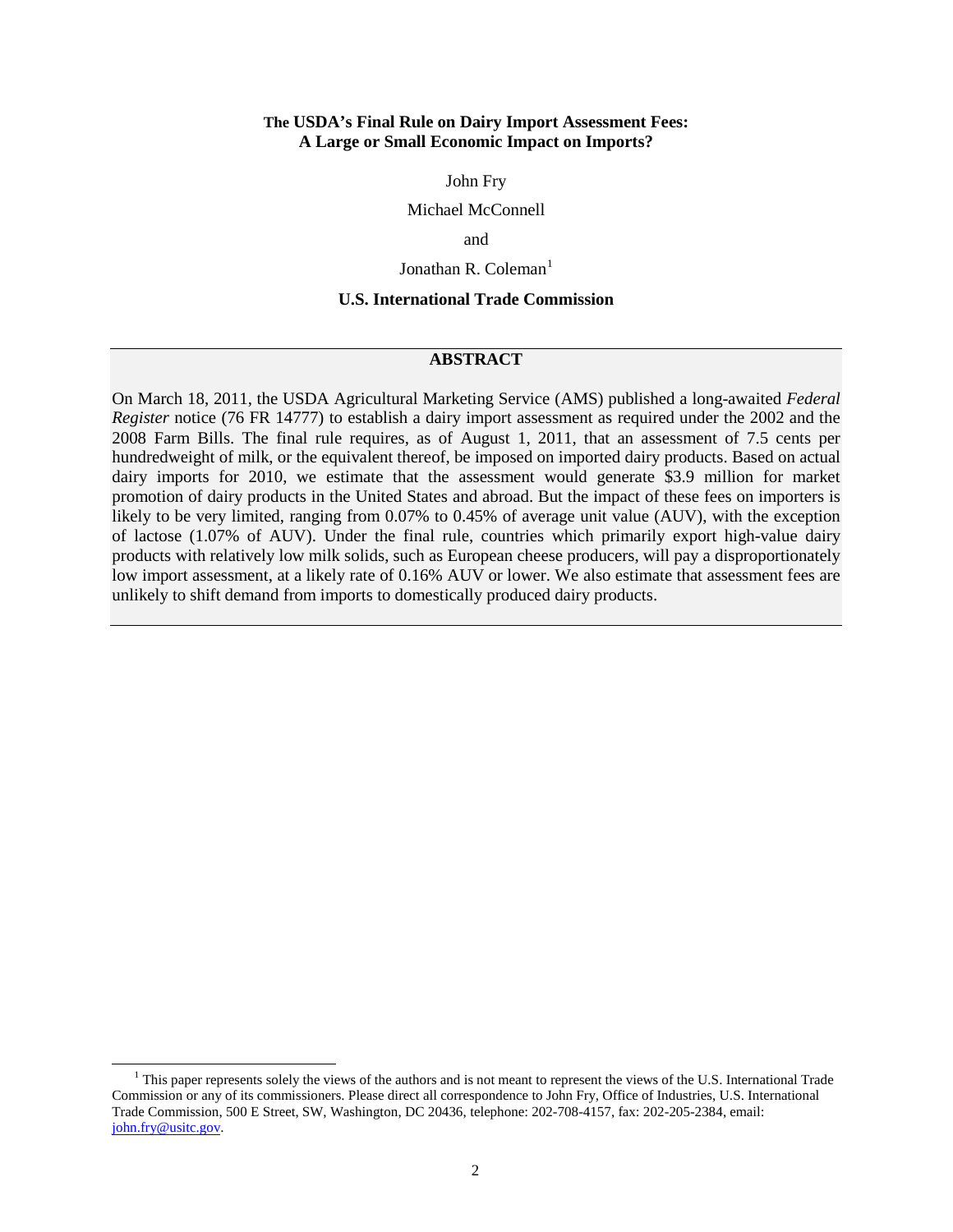# **Introduction**

The 1983 Dairy Production Stabilization Act (DPSA) established a program under which U.S. dairy farmers are charged an assessment, or checkoff, on all milk sold commercially.<sup>[1](#page-1-0)</sup> Revenues from the checkoff are remitted to a Qualified State or Regional program, such as the New England Dairy Promotion Board, $^2$  $^2$  or the Dairy Management Inc.(DMI),  $^3$  $^3$  a nonprofit created in 1995. These entities use checkoff fees for marketing activities, including research, education, and advertising, with the aim of raising domestic and foreign consumption of U.S. dairy products. In 2010, DMI reported expenditures of \$136 million, of which \$5.3 million was budgeted to promote dairy sales overseas.<sup>[4](#page-2-2)</sup> Examples of DMI activities are the Fuel Up to Play 60 (FUTP60), a partnership program with the National Football League to promote dairy sales in U.S. schools; support for U.S. Dairy Export Council offices in foreign markets; and funding for research and development of dairy ingredient applications in the food and beverage industry.

The DPSA required that a checkoff of 15 cents per hundredweight be assessed of dairy farmers in the 48 contiguous States only. Producers in Hawaii, Alaska, and Puerto Rico, as well as imported dairy products, were exempt from the assessment. The 2002 Farm Bill included a provision that required dairy importers to pay an assessment equivalent to that paid by domestic producers. However, this provision was not implemented during the period covered by the 2002 Farm Bill in light of a possible conflict with U.S. obligations under the WTO agreements. Changes to the 2002 Farm Bill's dairy import assessment language in the 2008 Farm Bill resolved the possible WTO conflict, and in May 2009 the Secretary of Agriculture published a proposed amendment to the Dairy Promotion and Research Order to implement the policy. After a public comment period, the Secretary published a *Federal Register* notice in March

 $<sup>1</sup>$  Marketing assessments are common in U.S. agriculture. Assessments are fees collected from U.S. producers, and in many</sup> cases importers of similar goods, and used to increase consumption in the United States and selected export markets through marketing campaigns and funding research. USDA oversees how the money is spent to ensure that it is consistent with the law and USDA policy. Most of the checkoff fees for several Congressionally authorized programs are used by private nonprofits. In addition to dairy, among the Federal checkoff programs currently in effect are for beef, pork, soybeans, eggs, cotton, mushrooms, honey, peanuts, popcorn, potatoes, watermelon, cultivated blueberries, Haas avocados, and ma

<span id="page-2-0"></span><sup>&</sup>lt;sup>2</sup> USDA/AMS, Directory, April 2011[. http://www.ams.usda.gov/AMSv1.0/getfile?dDocName=STELPRDC5066009](http://www.ams.usda.gov/AMSv1.0/getfile?dDocName=STELPRDC5066009) (accessed May 11, 2011).<br><sup>3</sup> DMI is the planning and management organization funded by checkoff fees to market U.S. dairy products. It is the parent

<span id="page-2-2"></span><span id="page-2-1"></span>arm of the American Dairy Association, National Dairy Council, and the U.S. Dairy Export Council (USDEC).<br>http://www.innovatewithdairy.com/Pages/About-Us.aspx. (accessed on April 27, 2011).

<sup>&</sup>lt;sup>4</sup> Moss, "While Warning About Fat, U.S. Pushes Cheese Sales," Nov. 6, 2010.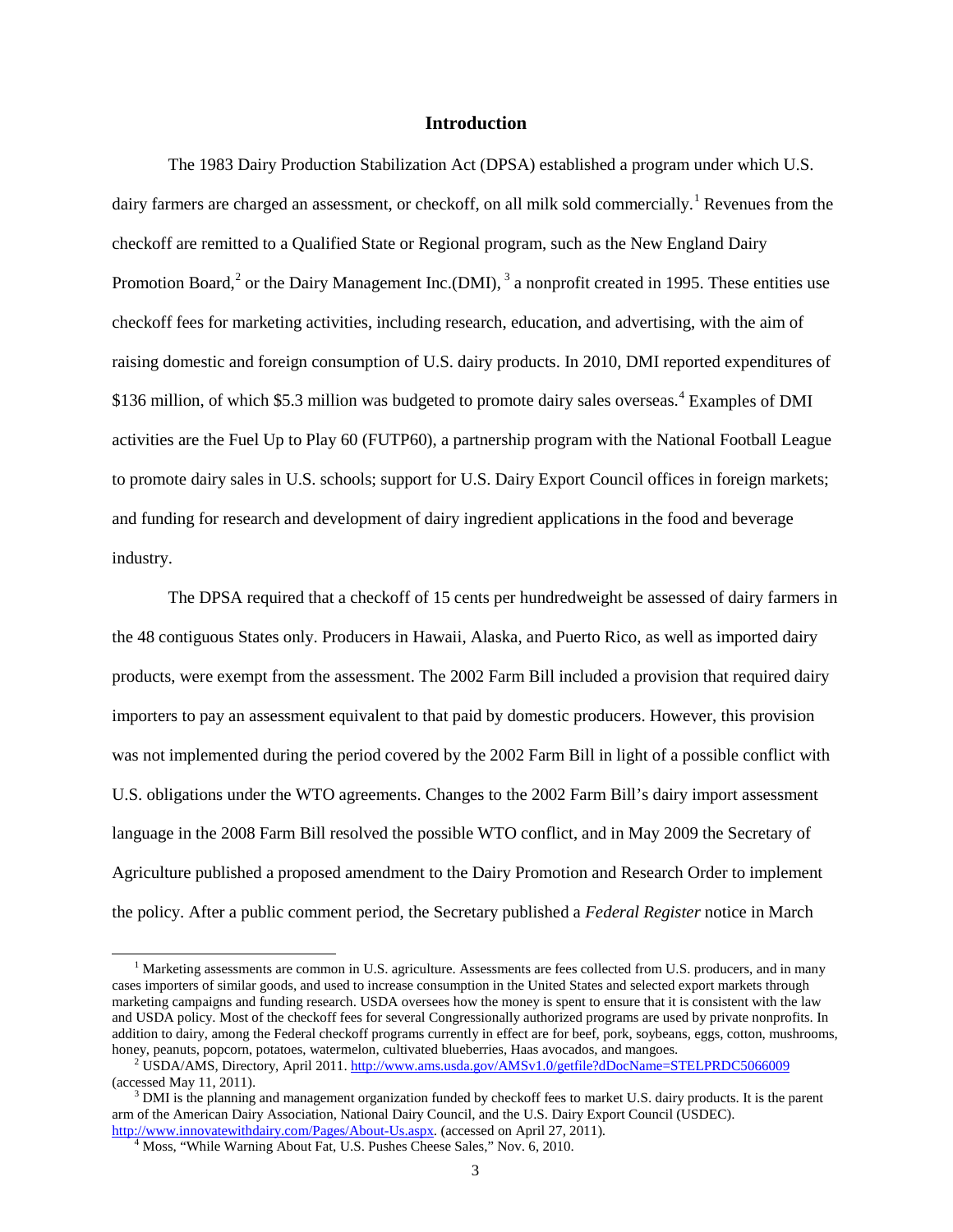2011, stating that he had amended the order to require that assessments be collected on imported dairy products, starting on August 1, 2011.

The exclusion of dairy imports from the assessment in the DPSA and its later inclusion in the 2002 and 2008 Farm Bills was, and remains, a contentious issue within the dairy industry. Dairy farmers and their representatives view the exemption as unfairly putting domestic products at a disadvantage when compared to imports, while dairy importers and users see the exemption as justified because of trade policies limiting imports of dairy products (for example, cheese TRQs) and because checkoff fees are used chiefly on promoting U.S.-produced products (for example, fluid milk).

With the order now amended and information available on how the import assessment will be implemented, it is now possible to analyze the magnitude of the assessment and possible impacts on dairy trade. Specifically, the purpose of this paper is: (i) to provide a brief overview of the dairy checkoff program; (ii) to summarize the views of representative dairy groups concerning the dairy import assessment; (iii) to estimate import assessments based on trade in 2005-2010, broken down by HTS4 product, country, and ad valorem equivalents (AVE); and, (iv) to evaluate the effect of the import assessment on foreign suppliers and domestic consumers, and on future trade patterns.

# **Overview of the Dairy Checkoff Program**

With the goal of strengthening dairy prices by raising consumption of milk and dairy products, the 1983 DPSA directed the Secretary to issue a dairy products promotion and research order. [5](#page-2-2) The Order established the National Dairy Promotion and Research Program (NDPRP) to be funded by a checkoff paid by farmers. This program uses checkoff fees to promote dairy demand and to expand sales of U.S. milk and dairy products in domestic and overseas markets. Dairy importers had not been subject to checkoff fees under the law.

<span id="page-3-0"></span>In May 2002, the U.S. Congress passed the Farm Security and Rural Investment Act (the 2002 Farm Bill). Section 1505 of this Bill amended the NDPRP authorizing language in the DPSA to establish an assessment of 15 cents per hundredweight of milk on all dairy product imports. The law required that

 <sup>5</sup> Dairy Promotion Program, 7 U.S.C. 4503 (a)-(b).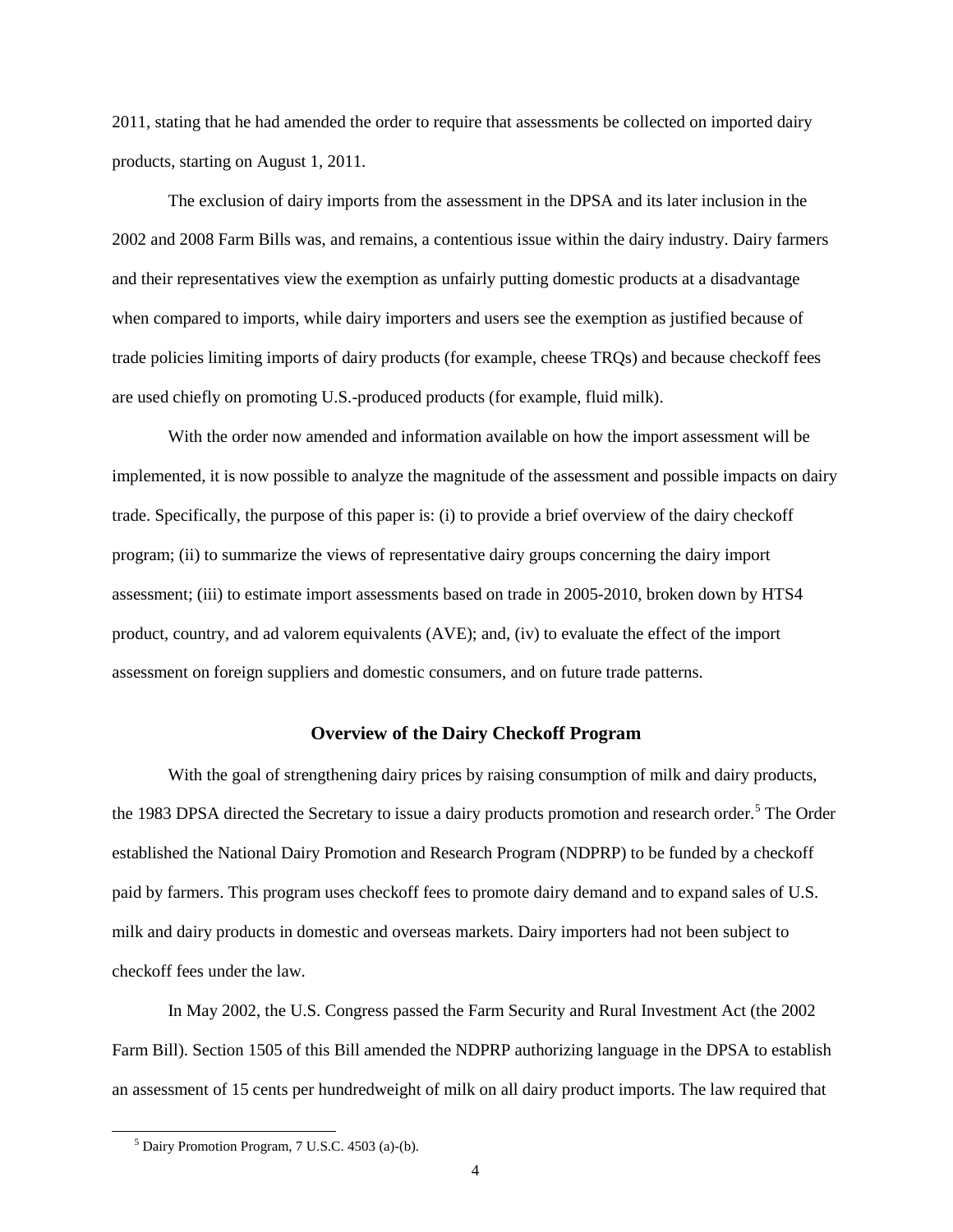the assessments be charged by Customs and Border Protection (CBP) at the time when entry documents are filed, which would then remit the assessments to the National Dairy Promotion and Research Board (Dairy Board). In addition, the 2002 Farm Bill amendments specified that importer assessments were not to be used for foreign market promotion and that the "[o]rder be implemented in a manner consistent with United States trade obligations."[6](#page-3-0)

However, as indicated above, the USDA did not implement the assessment requirement for imports in the 2002 Farm Bill in order to avoid a potential WTO conflict. The 2002 Farm Bill also directed the Secretary, in consultation with the U.S. Trade Representative, to ensure that the order be implemented in a manner that is consistent with U.S. international trade obligations.[7](#page-4-0) At the national level, the mandatory assessment applied only to producers and processors in the 48 contiguous States; producers and processors in Alaska, Hawaii, and Puerto Rico were exempt. The USTR view, with the USDA in agreement, was that the exemption of those states and Puerto Rico meant that some domestic producers would be treated more favorably than importers,<sup>[8](#page-4-1)</sup> in possible violation of the national treatment principle under GATT/WTO.<sup>[9](#page-4-2)</sup>

In June 2008, Congress passed the Food, Conservation, and Energy Act, also known as the 2008 Farm Bill. The 2008 Farm Bill revised the dairy import assessment provisions in the 2002 Farm Bill in two significant ways. First, it changed the "definition" of the United States to include all 50 States, Puerto Rico, and the District of Columbia, thus making producers in these regions subject to the 15 cents per hundredweight assessment on all milk produced and marketed commercially. This change meant that an assessment could be made on imported dairy products without violating the WTO national treatment principle. Second, the 2008 Farm Bill authorized assessment and collection of a payment on imported

<span id="page-4-3"></span> <sup>6</sup> In addition, the 2002 Farm Bill required that the Dairy Board have the representation of importers. Initially, importers are required to be represented by two importers appointed by the Secretary. Thereafter, importer representation on the Board will be adjusted at least once every three years, if necessary, to reflect the volume of imports relative to domestic production of milk.<br>
<sup>7</sup> Dairy Promotion Program, 7 U.S.C. 4503 (d).<br>
<sup>8</sup> Federal Register, 76, no. 53 (March 18

<span id="page-4-2"></span><span id="page-4-1"></span><span id="page-4-0"></span><sup>&</sup>lt;sup>9</sup> National treatment is a basic principle of GATT/WTO that prohibits discrimination between imported and domestically produced goods with respect to internal taxation or other government regulations. The principle of national treatment is formulated in Article 3 of the GATT 1947.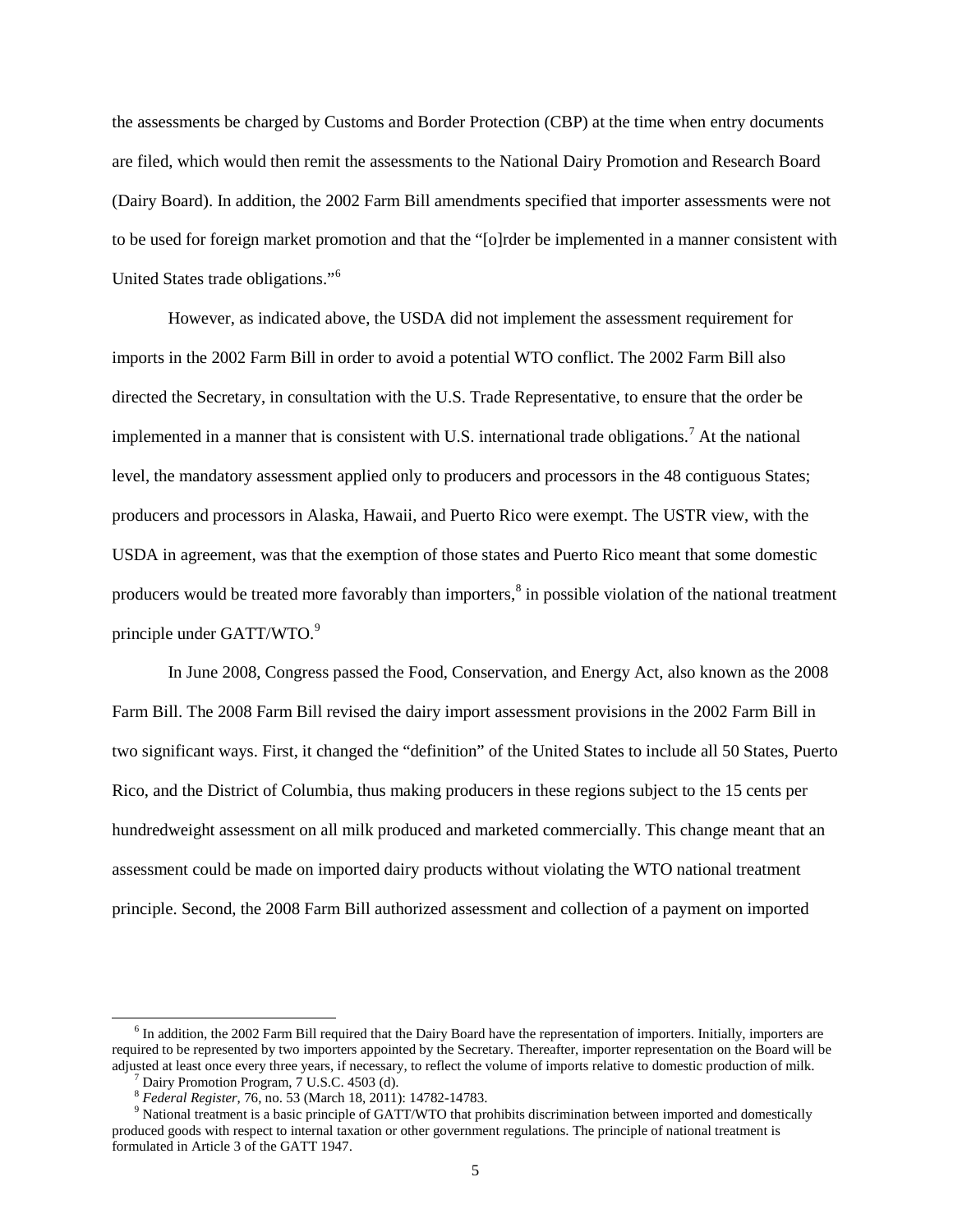dairy products at a rate of 7.5 cents per hundredweight of milk (or the equivalent thereof), equivalent to one-half the payment remitted from domestic dairy farmers.

On May 19, 2009, USDA published a proposed rule in the *Federal Register* to implement the dairy import assessment program, with a 30-day comment period.<sup>[10](#page-4-3)</sup> Major comments covered the use of default assessment rates, $^{11}$  $^{11}$  $^{11}$  and confidentiality of business information associated with compliance, enforcement, and recordkeeping. USDA published its final rule in the *Federal Register* on March 18,  $2011<sup>12</sup>$  $2011<sup>12</sup>$  $2011<sup>12</sup>$  amending the Dairy Order, establishing the dairy import assessment program required by the 2002 and 2008 Farm Bills, and eliminating default rates as a method of assessment. The final rule requires that, as of August 1, 2011, an assessment of 7.5 cents per hundredweight of milk (or equivalent thereof) be imposed on imported dairy products. It also requires that as of April 1, 2011, (i) two additional Dairy Board members be created (from 36 to a total of 38) to represent dairy importers; (ii) the term "United States" cover all 50 States, the District of Columbia, and Puerto Rico; and (iii) a 15 cent per hundredweight assessment on milk of dairy farmers be extended to producers in Alaska, Hawaii, and Puerto Rico.

# **Views of Representative Dairy Groups**

The dairy import assessment has been somewhat controversial within certain segments of the U.S. dairy industry since its inclusion in the 2002 Farm Bill. Dairy manufacturers that use dairy inputs to produce further processed goods view the dairy import assessment much differently from dairy farmers and cooperatives processing milk. Representative views are summarized below.

#### *National Milk Producers' Federation (NMPF)*

The National Milk Producers Federation (NMPF) represents U.S. dairy cooperatives and their producer members who collectively produce approximately 85 percent of the U.S. milk supply. NMPF

<span id="page-5-2"></span><span id="page-5-0"></span><sup>&</sup>lt;sup>10</sup> *Federal Register*, 74 (May 19, 2009): 23359.<br><sup>11</sup> Default assessment rates are an alternative means of assessing dairy imports when the milk solids content is not included in an importer's paperwork. Default assessment rates covered all 10 digit HTS subheadings for dairy products. As of March 18, 2011, when the final import assessment rule was published in the *Federal Register*, default rates were eliminated as an option for assessing such imports. Many comments submitted to AMS prior to the final rule were critical of default rates, which may have contributed to their elimination in the final rule. See, for example, CIAA letter to Whitney Rick, AMS, June 18, 2009. <sup>12</sup> *Federal Register*, 76, no. 53 (March 18, 2011): 14782-14783.

<span id="page-5-1"></span>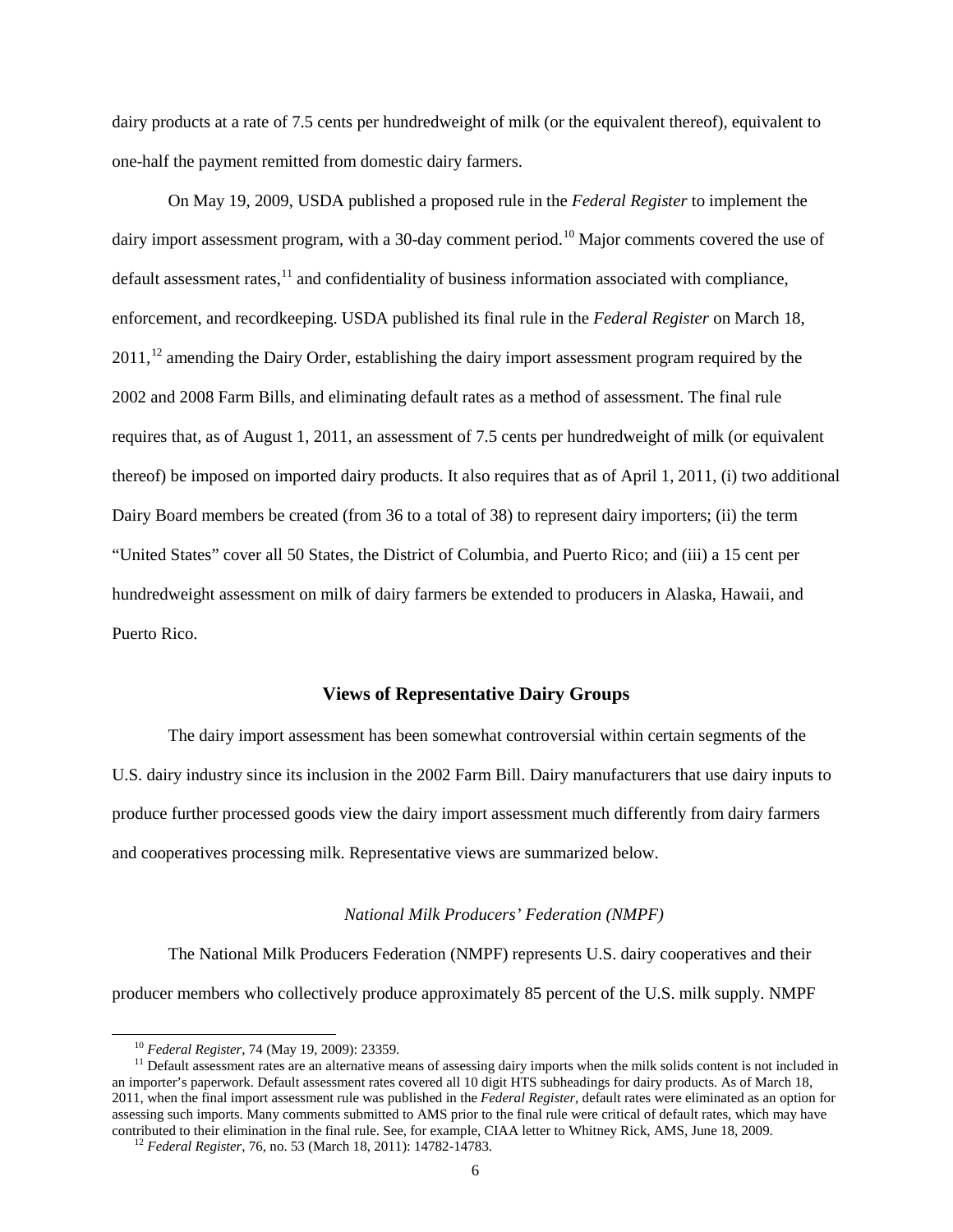first worked with Congress to include a provision in the 2002 Farm Bill to expand the promotion checkoff to imports and it again worked with Congress as it wrote the 2008 Farm Bill to ensure that the checkoff was applied in every State in the Union and Puerto Rico. In an NMPF press release, its CEO, Jerry Kozak, noted that the new dairy import assessment fee achieves a degree of fairness between domestic milk production and imports in promoting dairy consumption.<sup>[13](#page-5-2)</sup>

# *International Dairy Food Association (IDFA)*

The International Dairy Foods Association (IDFA) represents the Nation's dairy manufacturing and marketing industries and their suppliers, with a membership of 550 companies. IDFA is composed of three constituent organizations: the Milk Industry Foundation (MIF), the National Cheese Institute (NCI) and the International Ice Cream Association (IICA). The IDFA has expressed concerns about the impact that the new assessments on dairy imports will have on trade. IDFA notes that the United States trades dairy products with more than 150 countries, and claims that the import assessment fee has been widely opposed by U.S. trading partners.[14](#page-6-0) IDFA is concerned about how other countries will respond to this fee, and it questions why U.S. dairy farmers are willing to promote dairy imports with funds from the import assessment fee at a time when U.S. dairy imports are declining and U.S. dairy exports are growing. IDFA has also raised concerns regarding the amount of proprietary information collected for imported dairy products, relative to domestic dairy products, and the oversight of that information.<sup>[15](#page-6-1)</sup>

#### *Other Dairy Constituents*

Many foreign dairy companies and multinationals that trade dairy products oppose the final rule implementing the dairy import assessment. Under an umbrella organization called the Alliance for Fair Dairy Promotion, Fonterra USA, Nestle USA, Kraft, Schreiber, IDFA, and others, submitted comments to

<span id="page-6-2"></span><sup>&</sup>lt;sup>13</sup> NMPF. "NMPF Applauds Long-Awaited Arrival of Promotion Checkoff On Dairy Imports." March 18, 2011.<br><sup>14</sup> IDFA. "IDFA CEO Expresses Concerns about Trade Implications of New Dairy Import Tax," March 18, 2011.<br><sup>15</sup> Tipto

<span id="page-6-1"></span><span id="page-6-0"></span>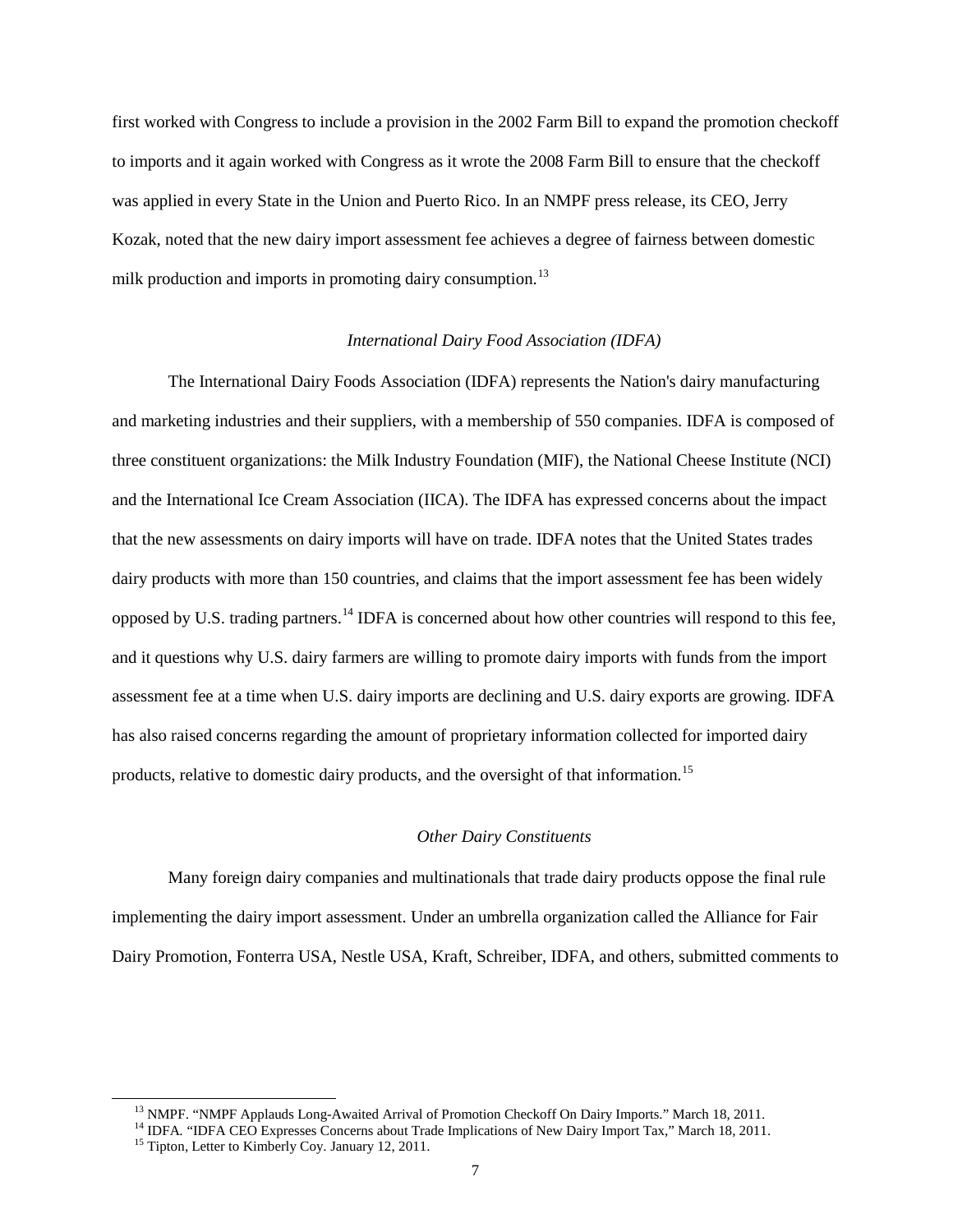USDA in June 2009, stating that dairy importers should not be required to pay the dairy assessment because the dairy checkoff program is biased toward domestic production promotion.<sup>[16](#page-6-2)</sup>

#### **Method for Calculating the Assessment**

As noted, the *Federal Register* notice announcing the final rule states that the assessment rate on imported dairy products will be "7.5 cents per hundredweight of milk, *or equivalent thereof*" (emphasis added). According to the *Federal Register* notice, the assessment will be collected by CBP from the importer when entry summary documents are filed, and are based on the importer's reported milk solids.<sup>[17](#page-7-0)</sup> Also, as noted, an alternate method of assessing dairy imports, using default rates, is no longer permitted. However, the default rates provide the best available basis for estimating assessments on dairy products, using historical data.

Under the method enacted in the final rule, the milk solids content of the product must be reported by the importer, with adequate documentation. This process essentially amounts to self-reporting by the importer. Records must be kept by the importer for two years beyond the calendar year of their applicability. For example, if an importer reports that a shipment of milk protein concentrate (HTS 0404.90.10) contained 950 kilograms of milk solids per metric ton of product, CBP would assess at a rate of \$0.01327 per kilogram.<sup>[18](#page-7-1)</sup> This rate equates to converting the \$0.075 per cwt. rate for fluid milk into a milk solids rate, assuming fluid milk contains 12.45 percent solids.

The default rates were calculated by the Agricultural Marketing Service (AMS) using various sources to provide estimates for solids content and an effective assessment rate per unit imported.<sup>[19](#page-7-2)</sup> Default rates were available for each 10-digit HTS code. The intention of the default rates was to provide a method of assessing imported dairy products if documentation was not available or not submitted. In

<span id="page-7-0"></span><sup>&</sup>lt;sup>16</sup> *Alliance for Fair Dairy Promotion*. "Re: National Dairy Promotion and Research Program." June 18, 2009.<br><sup>17</sup> Milk solids content is the percent of milk solids in a dairy product. Milk solids are of 2 main types—fats Non-fat solids include milk protein, lactose, and ash.<br><sup>18</sup> Federal Register, 76, no. 53 (March 18, 2011): 14779.

<span id="page-7-3"></span><span id="page-7-2"></span><span id="page-7-1"></span><sup>&</sup>lt;sup>19</sup> USDA/AMS, *Proposed Default Import Assessment Rates for the National Dairy Promotion and Research Program. This* document also includes default milk solids percentage and volume to weight conversions used to calculate the quantity figures in this analysis.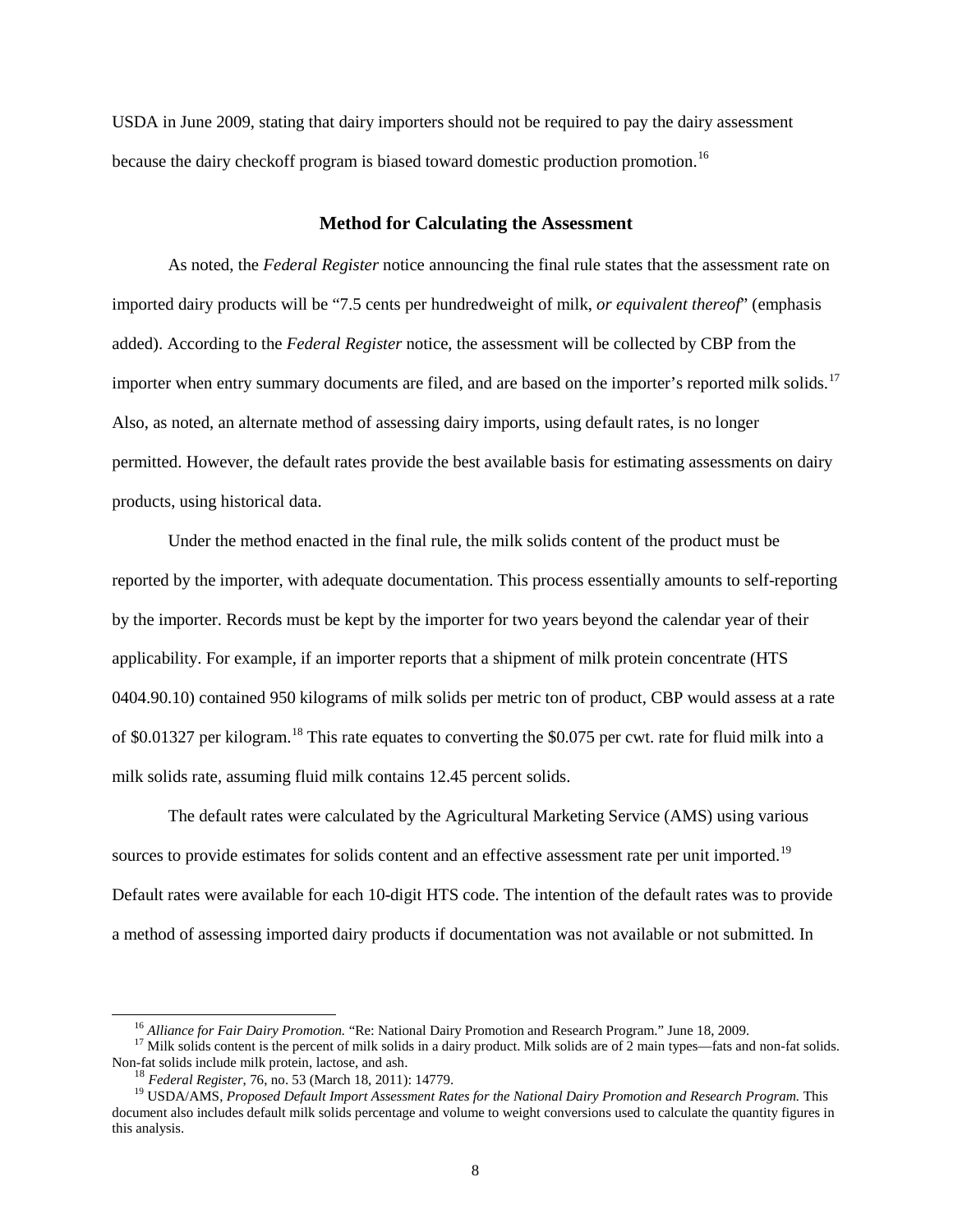that case, CBP would simply assess the imported product based on its weight or volume, using the appropriate rate AMS supplied.

#### **Evaluation of the Assessment**

In order to gauge the likely effects of extending the assessment to dairy imports, the authors used actual U.S. import data for 2005–10 and the AMS default rates to estimate levels of milk solid imports and assessment fees that would have been charged if the policy had been in place during that period. The purpose was not only to determine the overall assessment levels but also to break down the total by product and importing country.

On an HTS4 basis, about one-half of milk solid imports come from two products, casein and caseinates (HTS3501) and cheese (HTS0406) (table 1). Milk protein concentrates (HTS0404) are also a major source of milk solid imports. Based on milk solids, New Zealand and the EU-27 are far and away the largest dairy suppliers to the United States (table 2). But U.S. imports of dairy declined during 2005– 10, and nearly the entire decline came from these two sources together with Canada, Argentina, and Australia.

Tables 3 and 4 show the U.S. imports of dairy products on a milk equivalent basis during 2010, by HTS4 number and by country. Multiplying the corresponding USDA default rates by the actual a 6 digit HTS level import values, we calculated the assessment fees that would have been paid for major categories of dairy products if the program had been in effect during 2010. Also presented are ad valorem equivalents (AVEs) of the assessment, equal to the total assessment divided by the value of imports. The results show average AVEs at 0.20 percent, ranging from 0.07 percent to 0.45 percent of average unit value, with the exception of lactose (1.07 percent). This is the equivalent of 20 cents for every \$100 of imported value—a cost to be sure, but not an extravagant one.

9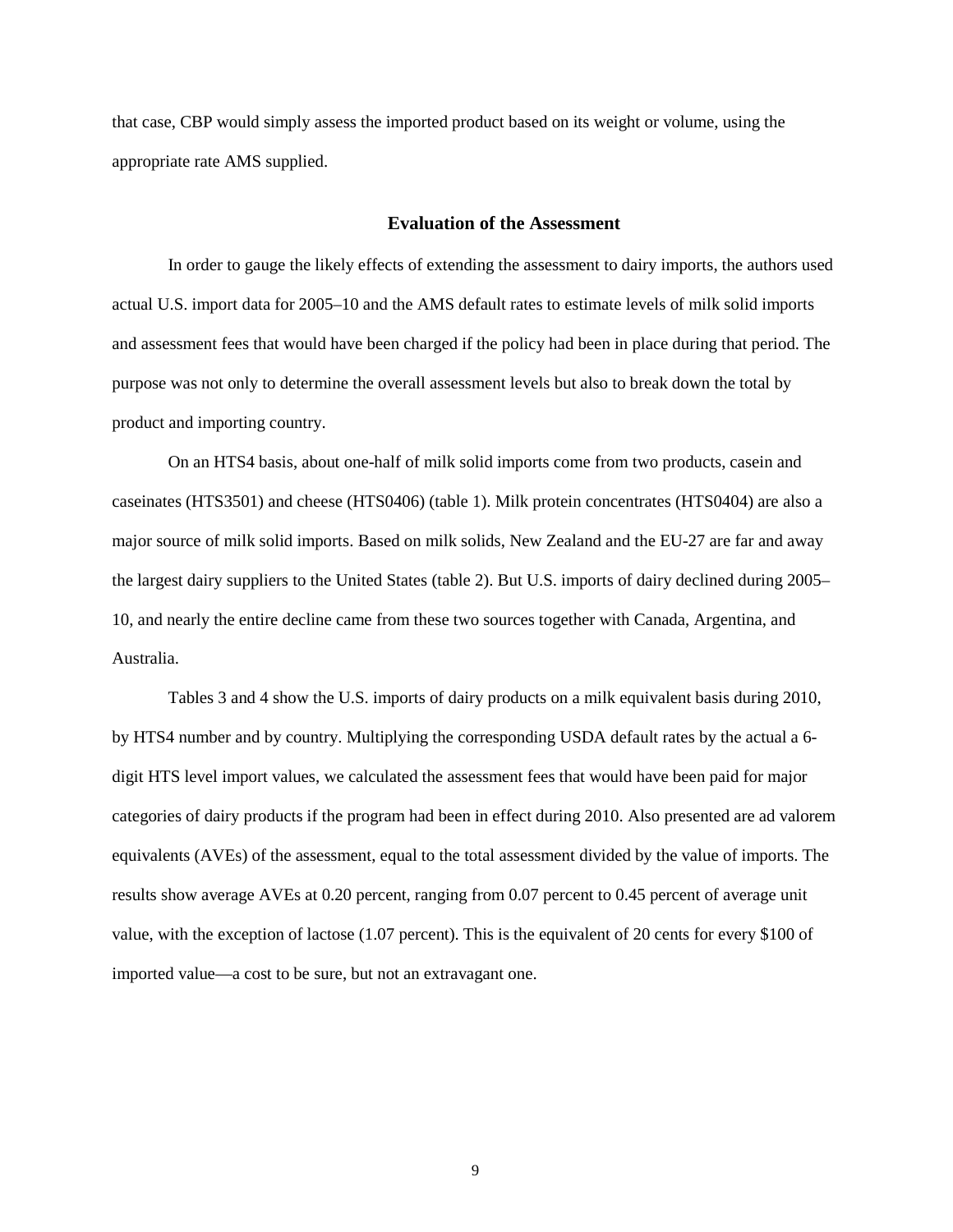| HTS4 | Product                         | 2005   | 2006   | 2007   | 2008   | 2009   | 2010   |
|------|---------------------------------|--------|--------|--------|--------|--------|--------|
| 401  | <b>Fluid Milk</b>               | 1,023  | 284    | 500    | 489    | 394    | 488    |
| 402  | Fluid Milk with added sweetener | 3,268  | 3,622  | 4,547  | 4,019  | 4,447  | 2,807  |
| 403  | Fluid Buttermilk, Yogurt, etc.  | 157    | 200    | 303    | 196    | 96     | 178    |
| 404  | MPC and Whey                    | 13,101 | 13,921 | 12,966 | 12,105 | 9,842  | 9,223  |
| 405  | <b>Butter</b>                   | 3,678  | 3,310  | 3,199  | 2,306  | 2,550  | 2,050  |
| 406  | Cheese                          | 19,095 | 19,296 | 18,393 | 16,172 | 16,171 | 13,828 |
| 1517 | Margarine                       | 0      | 0      | 0      | 0      | 0      | 0      |
| 1702 | Lactose                         | 874    | 927    | 850    | 1,187  | 1,386  | 1,421  |
| 1704 | Confectionary- not chocolate    | 30     | 28     | 46     | 43     | 31     | 71     |
| 1806 | Chocolate                       | 10,782 | 9,881  | 9,941  | 7,740  | 5,331  | 4,169  |
| 1901 | <b>Food Preparations</b>        | 113    | 184    | 329    | 707    | 427    | 704    |
| 2105 | Ice Cream                       | 163    | 193    | 203    | 168    | 186    | 240    |
| 2106 | <b>Other Food Preparations</b>  | 6,463  | 9,271  | 8,605  | 3,750  | 5,552  | 2,654  |
| 2202 | Beverages                       | 57     | 22     | 17     | 22     | 37     | 41     |
| 3501 | Casein                          | 17,678 | 15,026 | 16,655 | 21,841 | 13,484 | 13,083 |
| 3502 | <b>Albumins</b>                 | 1,517  | 1,136  | 1,273  | 1,335  | 1,848  | 1,201  |
|      | Total                           | 77,999 | 77,302 | 77,827 | 72,079 | 61,780 | 52,156 |

**TABLE 1** U.S. dairy imports by HTS4, 2005–10 (1,000 hundredweight of milk equivalent)

*Source:* U.S. International Trade Commission (Dataweb); U.S. Department of Agriculture, Agricultural Marketing Service, Dairy Assessment Default Rates.

|  |  |  |  |  | <b>TABLE 2</b> U.S. dairy imports by country, 2005-10 (1,000 hundredweight of milk equivalent) |  |
|--|--|--|--|--|------------------------------------------------------------------------------------------------|--|
|--|--|--|--|--|------------------------------------------------------------------------------------------------|--|

| Country      | 2005   | 2006   | 2007   | 2008   | 2009   | 2010   |
|--------------|--------|--------|--------|--------|--------|--------|
| New Zealand  | 25,152 | 29,157 | 30,064 | 22,544 | 23,621 | 15,845 |
| <b>EU-27</b> | 20,039 | 16,874 | 16,810 | 21,006 | 15,625 | 15,632 |
| Canada       | 15,990 | 14,236 | 13,663 | 10.047 | 6,050  | 5,141  |
| Mexico       | 4,921  | 4,721  | 4,735  | 4,751  | 5,018  | 4,899  |
| Australia    | 3,732  | 4,672  | 4,564  | 3.167  | 3.907  | 3,388  |
| India        | 1,810  | 1,211  | 2,076  | 2,149  | 998    | 1,873  |
| Argentina    | 2,049  | 2,177  | 1,479  | 3,459  | 2,386  | 1,299  |
| Switzerland  | 936    | 822    | 885    | 801    | 743    | 835    |
| Norway       | 947    | 843    | 974    | 930    | 917    | 822    |
| Other        | 2,424  | 2,588  | 2,577  | 3,225  | 2,515  | 2,422  |
| Total        | 77,999 | 77,302 | 77,827 | 72,079 | 61,780 | 52,156 |

*Source:* U.S. International Trade Commission (Dataweb); U.S. Department of Agriculture, Agricultural Marketing Service, Dairy Assessment Default Rates.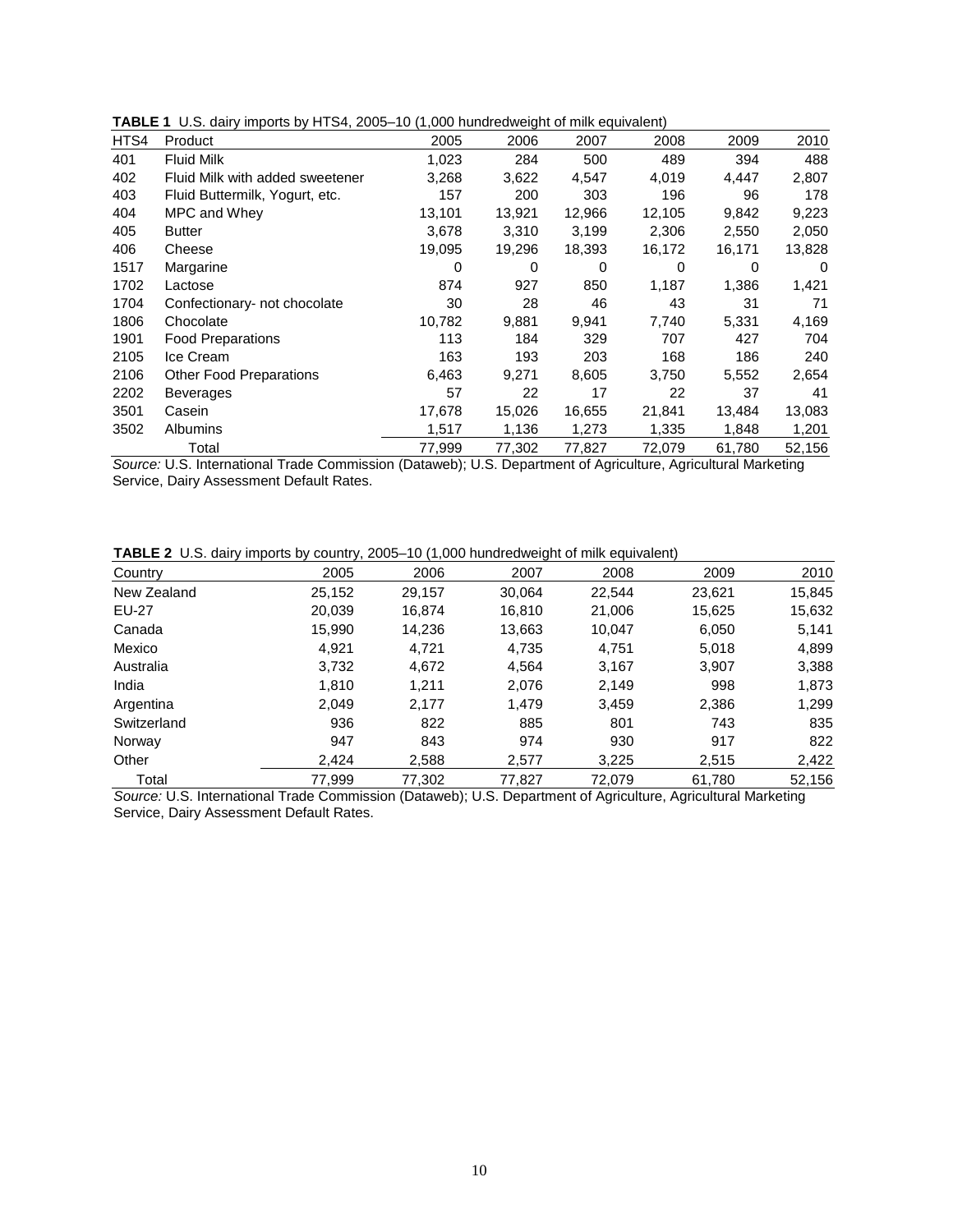|      |                                | Estimated     |            |           |                |            |
|------|--------------------------------|---------------|------------|-----------|----------------|------------|
|      |                                | fees          | U.S.       | U.S.      | U.S.           | Ad valorem |
| HTS4 | Product                        | collected     | imports    | imports   | imports        | equivalent |
|      |                                |               | 1,000 cwt  |           | <b>Dollars</b> |            |
|      |                                |               | milk       | 1,000     | per cwt        |            |
|      |                                | 1,000 dollars | equivalent | dollars   | milk solids    | Percent    |
| 0401 | <b>Fluid Milk</b>              | 37.4          | 488        | 8,396     | 17.21          | 0.45       |
| 0402 | Fluid Milk w/ added sweetener  | 210.1         | 2,807      | 66,744    | 23.78          | 0.31       |
| 0403 | Fluid Buttermilk, Yogurt, etc. | 13.3          | 178        | 15,805    | 88.84          | 0.08       |
| 0404 | MPC and Whey                   | 689.4         | 9,223      | 237,616   | 25.76          | 0.29       |
| 0405 | <b>Butter</b>                  | 151.1         | 2,050      | 42,573    | 20.77          | 0.35       |
| 0406 | Cheese                         | 1,030.5       | 13,828     | 746,962   | 54.02          | 0.14       |
| 1702 | Lactose                        | 105.4         | 1,421      | 9,819     | 6.91           | 1.07       |
| 1704 | Confectionary- not chocolate   | 5.5           | 71         | 3,435     | 48.58          | 0.16       |
| 1806 | Chocolate                      | 302.9         | 4,169      | 158,253   | 37.96          | 0.19       |
| 1901 | <b>Food Preparations</b>       | 52.6          | 704        | 27,186    | 38.62          | 0.19       |
| 2105 | Ice Cream                      | 17.5          | 240        | 17,560    | 73.17          | 0.10       |
| 2106 | <b>Other Food Preparations</b> | 204.1         | 2,654      | 49,133    | 18.51          | 0.42       |
| 2202 | <b>Beverages</b>               | 2.1           | 41         | 3,031     | 74.83          | 0.07       |
| 3501 | Casein                         | 976.2         | 13,083     | 515,086   | 39.37          | 0.19       |
| 3502 | Albumins                       | 92.8          | 1,201      | 47,287    | 39.36          | 0.20       |
|      | Total                          | 3,890.9       | 52,156     | 1,948,889 | 37.37          | 0.20       |

**TABLE 3** U.S. dairy imports, estimated dairy import assessment fees collected, average unit values, and ad valorem equivalents, by HTS 4, 2010

*Source:* U.S. International Trade Commission (Dataweb); U.S. Department of Agriculture, Agricultural Marketing Service, Dairy Assessment Default Rates.

| TABLE 4 U.S. dairy imports, estimated dairy import assessment fees collected, average unit values (AUVs), and |  |  |  |
|---------------------------------------------------------------------------------------------------------------|--|--|--|
| ad valorem equivalents (AVEs), by country, 2010                                                               |  |  |  |

|             | Estimated      | U.S.           | U.S.      | U.S.           | Ad valorem |
|-------------|----------------|----------------|-----------|----------------|------------|
| Country     | fees collected | imports        | imports   | imports        | equivalent |
|             |                | 1.000 cwt milk | 1.000     | <b>Dollars</b> |            |
|             | 1,000 dollars  | equivalent     | dollars   | per cwt        | Percent    |
| New Zealand | 1,188.4        | 15,845         | 467,269   | 29.49          | 0.25       |
| EU-27       | 1,165.5        | 15,632         | 783,355   | 50.11          | 0.15       |
| Canada      | 375.1          | 5,141          | 171,327   | 33.33          | 0.22       |
| Mexico      | 365.3          | 4,899          | 132,047   | 26.95          | 0.28       |
| Australia   | 256.2          | 3,388          | 94,843    | 27.99          | 0.27       |
| India       | 136.6          | 1,873          | 76,783    | 40.99          | 0.18       |
| Argentina   | 98.7           | 1,299          | 50,722    | 39.05          | 0.19       |
| Switzerland | 62.7           | 835            | 64,030    | 76.68          | 0.10       |
| Norway      | 64.0           | 822            | 40,167    | 48.86          | 0.16       |
| Chile       | 33.9           | 452            | 12,039    | 26.64          | 0.28       |
| Uruguay     | 14.6           | 195            | 7,526     | 38.59          | 0.19       |
| Israel      | 10.4           | 138            | 5,246     | 38.02          | 0.20       |
| Total       | 3,890.9        | 52,156         | 1,948,889 | 37.37          | 0.20       |

*Source:* U.S. International Trade Commission (Dataweb); U.S. Department of Agriculture, Agricultural Marketing Service, Dairy Assessment Default Rates.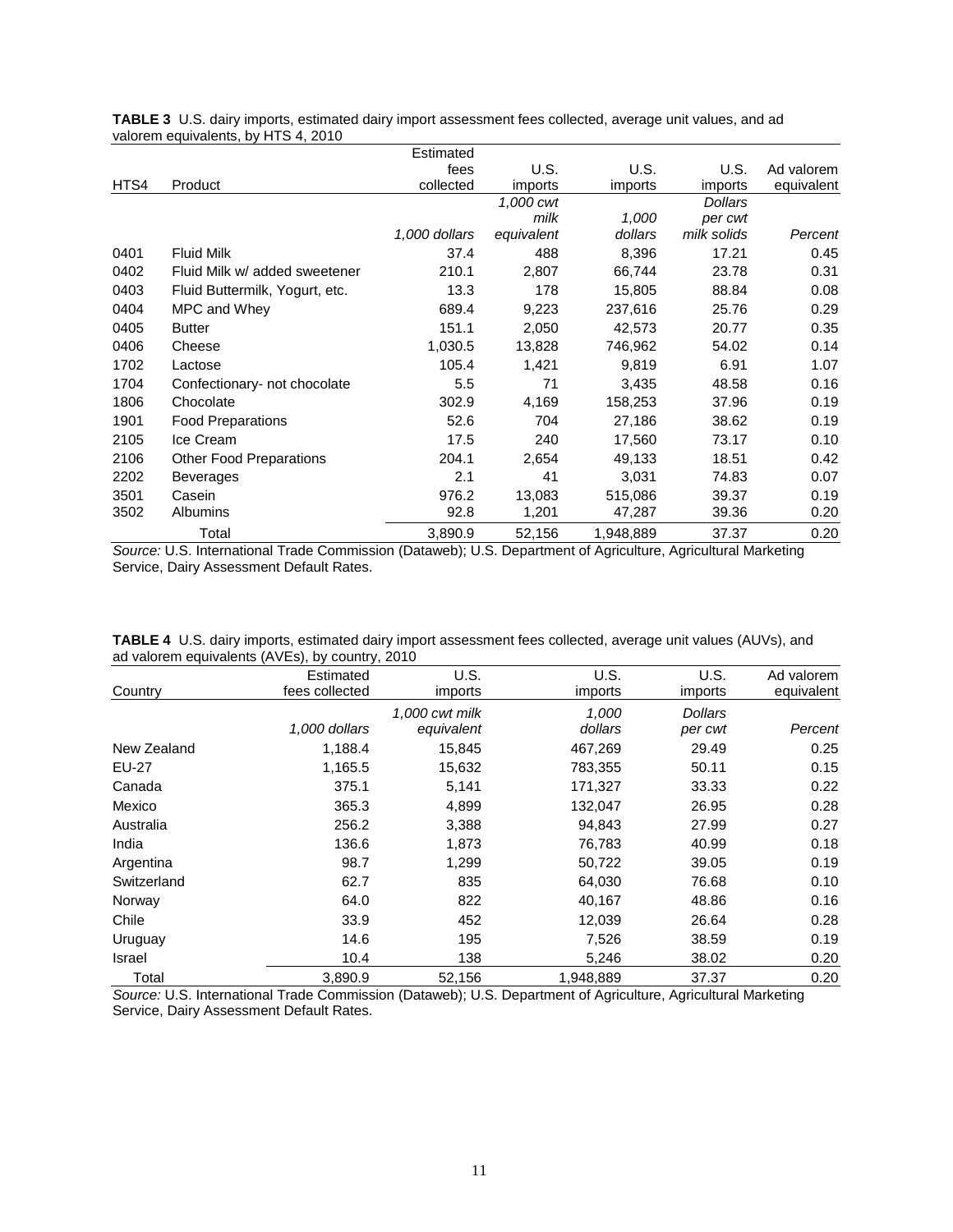Because the dairy import assessment is based on the milk solids content of the imported product, and not the value, assessment fees will have less impact on importers shipping higher value goods with relatively low milk solids content (table 3). For example, cheese would be relatively less affected by the assessment than casein since it is a higher value product, despite having similar import quantities on a milk solids basis. Therefore, countries that ship lower valued products are likely to be more affected by the assessments. The United States' two largest dairy suppliers, New Zealand and the EU-27, would be affected differently. New Zealand, which sends more milk protein concentrate (MPC), would have a relatively higher assessment as compared with assessment of EU-27 and other European countries that ship more cheese and other high-value products.<sup>[20](#page-7-3)</sup> The same patterns hold true for other dairy products and suppliers. Lower valued products, and countries that supply such products, will pay a relatively higher assessment on an ad valorem equivalent basis. But in every case, import assessment fees still represent a very small percentage of total value.

Table 5 provides a cross section of estimated U.S. dairy import assessment fees in 2010 across major exporting countries and imported products. Using actual U.S. imports in that year, one-half of New Zealand's assessment fees would have been collected for MPC and other products under HTS 0404; more than one-half of the fees collected from the EU-27 and almost all the fees from Norway and Switzerland would have been from cheese (HTS 0406).

Tables 6 and 7 estimate the assessment fees during 2005-2010, using historical U.S. dairy import levels and default assessment rates. The estimated dairy import assessment fees trend downward, tracking lower U.S. import volumes over the period. Over this period, roughly two-thirds of those assessments are paid by New Zealand and the EU-27, reflecting their shipments of casein, caseinates, and MPCs (NZ) and cheese (EU-27).

<span id="page-11-0"></span> $20$  In the aggregate, European cheese-exporting countries would have paid the lowest dairy assessments in 2010 as a percentage of import value, ranging from 0.10 percent for Switzerland, 0.15 percent for the EU-27, and 0.16 percent for Norway.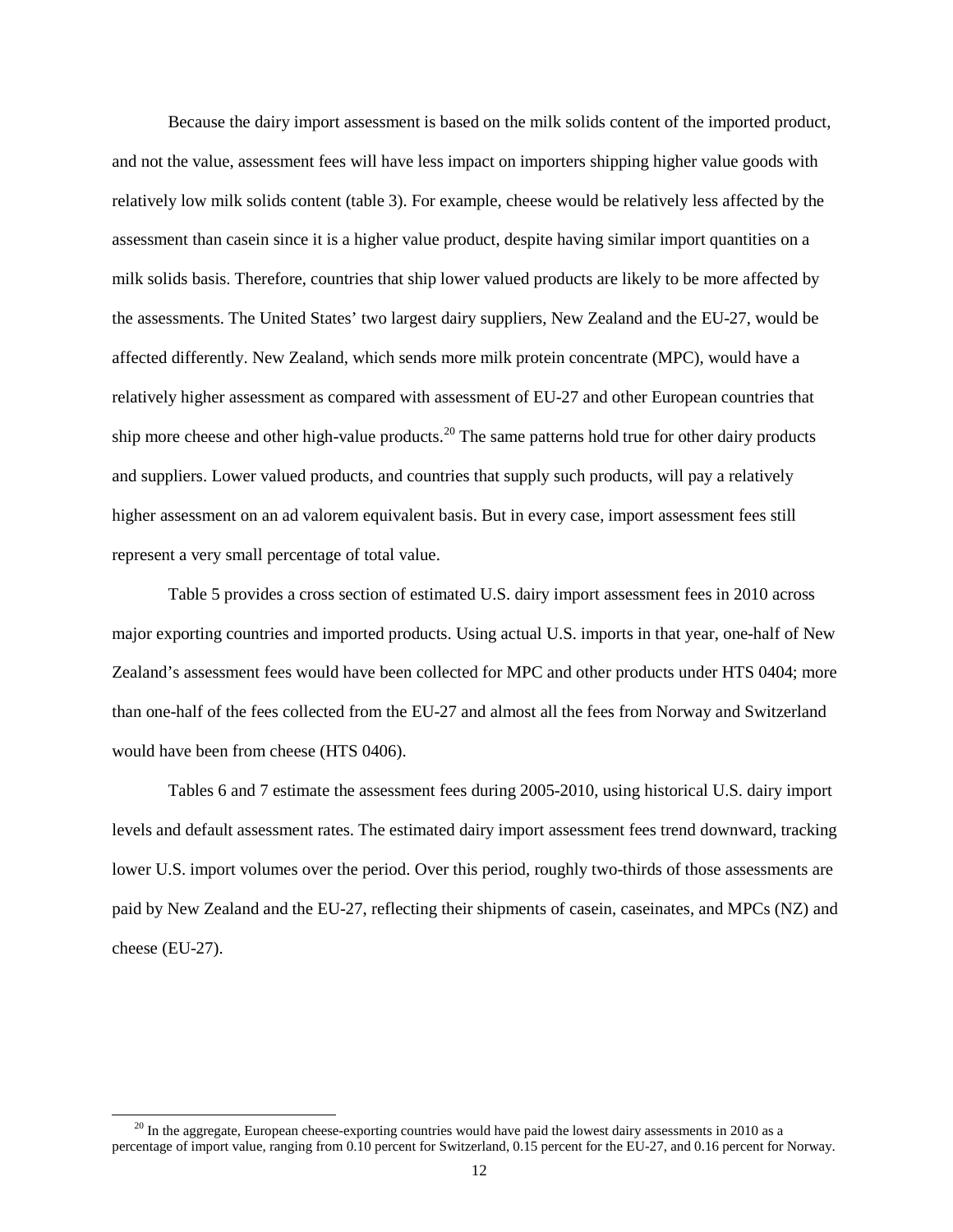**TABLE 5** Estimate of fees assessed using 2010 import levels, by product and country (1,000 dollars)

|      |                                        | <b>New</b> |         |        |        |           |       |           |        | Switzer |       |
|------|----------------------------------------|------------|---------|--------|--------|-----------|-------|-----------|--------|---------|-------|
| HTS4 | Product                                | Zealand    | EU-27   | Canada | Mexico | Australia | India | Argentina | Norway | land    | Chile |
| 0401 | Fluid milk<br>Fluid milk w/ added      | 0.3        | 2.7     | 3.9    | 29.2   | 0.9       | 0.0   | 0.0       | 0.0    | 0.0     | 0.0   |
| 0402 | sweetener<br>Fluid buttermilk, yogurt, | 19.1       | 28.8    | 0.0    | 109.8  | 10.3      | 0.0   | 0.0       | 0.0    | 0.0     | 27.4  |
| 0403 | etc.                                   | 0.0        | 2.5     | 6.2    | 0.3    | 0.0       | 0.0   | 0.0       | 0.0    | 0.0     | 0.0   |
| 0404 | MPC and whey                           | 566.7      | 4.4     | 112.3  | 0.0    | 0.0       | 3.3   | 0.0       | 0.0    | 0.0     | 0.0   |
| 0405 | <b>Butter</b>                          | 51.6       | 31.5    | 40.6   | 0.0    | 15.8      | 3.5   | 0.1       | 0.0    | 0.0     | 0.0   |
| 0406 | Cheese                                 | 45.1       | 660.1   | 38.9   | 27.8   | 30.2      | 0.4   | 39.8      | 61.4   | 59.7    | 0.4   |
| 1702 | Lactose                                | 0.0        | 39.8    | 45.6   | 0.0    | 0.0       | 0.0   | 0.1       | 0.0    | 0.0     | 0.0   |
| 1704 | Confectionary- not choco               | 0.0        | 5.3     | 0.0    | 0.0    | 0.0       | 0.0   | 0.0       | 0.0    | 0.2     | 0.0   |
| 1806 | Chocolate                              | 0.0        | 24.6    | 108.7  | 168.9  | 0.0       | 0.1   | 0.0       | 0.0    | 0.2     | 0.0   |
| 1901 | Food preparations                      | 0.0        | 14.3    | 0.0    | 26.5   | 0.0       | 0.1   | 1.1       | 0.0    | 0.0     | 6.0   |
| 2105 | Ice cream                              | 0.0        | 4.5     | 4.5    | 1.4    | 1.8       | 0.0   | 0.1       | 0.0    | 0.0     | 0.1   |
| 2106 | Food preps                             | 158.0      | 1.4     | 14.4   | 0.5    | 25.3      | 0.0   | 0.0       | 0.0    | 0.2     | 0.0   |
| 2202 | <b>Beverages</b>                       | 0.0        | 0.2     | 0.0    | 0.8    | 0.0       | 0.0   | 0.0       | 0.0    | 0.0     | 0.0   |
| 3501 | Casein                                 | 289.9      | 320.4   | 0.0    | 0.0    | 167.0     | 129.2 | 56.3      | 0.0    | 2.5     | 0.0   |
| 3502 | <b>Albumins</b>                        | 57.7       | 25.0    | 0.0    | 0.0    | 4.9       | 0.0   | 1.3       | 2.6    | 0.0     | 0.0   |
|      | Total                                  | 1,188.4    | 1,165.5 | 375.1  | 365.3  | 256.2     | 136.6 | 98.7      | 64.0   | 62.7    | 33.9  |

*Source:* U.S. International Trade Commission (Dataweb); U.S. Department of Agriculture, Agricultural Marketing Service, Dairy Assessment Default Rates.

|  | <b>TABLE 6</b> Estimates of dairy import assessment fees, by HTS4, 2005-10 (1,000 dollars) |  |  |
|--|--------------------------------------------------------------------------------------------|--|--|
|--|--------------------------------------------------------------------------------------------|--|--|

| HTS4 | Product                        | 2005    | 2006    | 2007    | 2008    | 2009    | 2010    |
|------|--------------------------------|---------|---------|---------|---------|---------|---------|
| 0401 | <b>Fluid Milk</b>              | 78.5    | 22.1    | 38.3    | 36.9    | 30.0    | 37.4    |
| 0402 | Fluid Milk w/ added sweetener  | 245.1   | 272.1   | 341.2   | 301.9   | 333.6   | 210.1   |
| 0403 | Fluid Buttermilk, Yogurt, etc. | 11.3    | 14.2    | 21.5    | 14.0    | 7.2     | 13.3    |
| 0404 | MPC and Whey                   | 980.3   | 1,041.6 | 970.2   | 904.0   | 735.0   | 689.4   |
| 0405 | <b>Butter</b>                  | 269.3   | 243.4   | 235.3   | 171.2   | 189.5   | 151.1   |
| 0406 | Cheese                         | 1,431.0 | 1,443.0 | 1,373.3 | 1,208.4 | 1,207.3 | 1,030.5 |
| 1702 | Lactose                        | 64.8    | 68.8    | 63.0    | 88.1    | 102.7   | 105.4   |
| 1704 | Confectionary- not chocolate   | 2.3     | 2.2     | 3.6     | 3.3     | 2.4     | 5.5     |
| 1806 | Chocolate                      | 772.3   | 707.7   | 711.9   | 555.0   | 386.1   | 302.9   |
| 1901 | <b>Food Preparations</b>       | 8.4     | 13.7    | 24.5    | 52.9    | 32.0    | 52.6    |
| 2105 | Ice Cream                      | 12.8    | 14.7    | 15.7    | 12.9    | 14.2    | 17.5    |
| 2106 | <b>Other Food Preparations</b> | 499.2   | 715.9   | 664.2   | 288.3   | 428.7   | 204.1   |
| 2202 | <b>Beverages</b>               | 3.2     | 1.2     | 0.9     | 1.2     | 1.9     | 2.1     |
| 3501 | Casein                         | 1,304.7 | 1,113.6 | 1,232.0 | 1,627.5 | 1,001.5 | 976.2   |
| 3502 | <b>Albumins</b>                | 117.3   | 87.8    | 98.4    | 103.2   | 142.8   | 92.8    |
|      | Total                          | 5,800.4 | 5,761.9 | 5,793.9 | 5,368.8 | 4,615.0 | 3,890.9 |

*Source:* U.S. International Trade Commission (Dataweb); U.S. Department of Agriculture, Agricultural Marketing Service, Dairy Assessment Default Rates.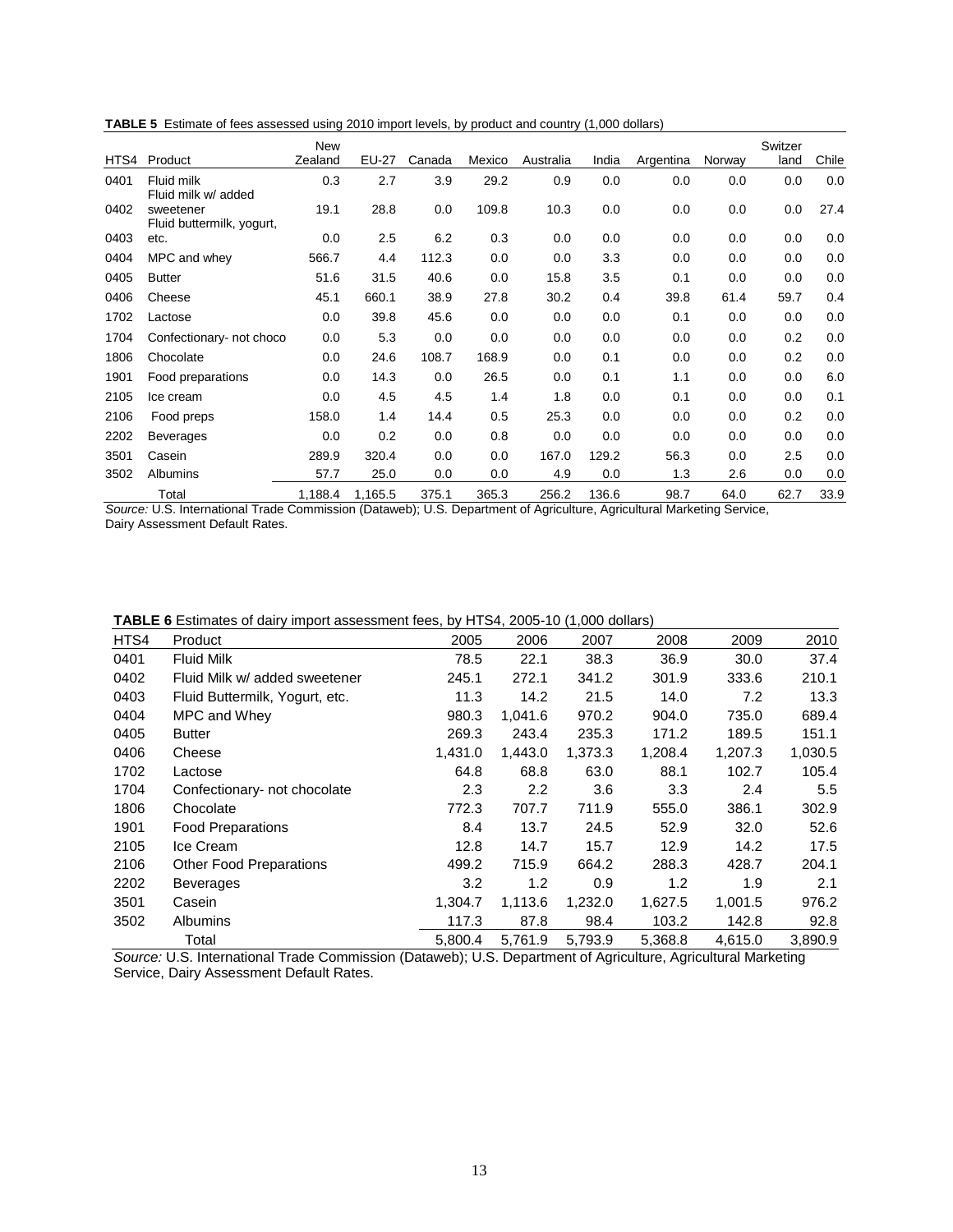|                      |         |         | . .     |         |         |         |
|----------------------|---------|---------|---------|---------|---------|---------|
| Country              | 2005    | 2006    | 2007    | 2008    | 2009    | 2010    |
| New Zealand          | 1,889.8 | 2,196.1 | 2,260.1 | 1,687.3 | 1,773.9 | 1,188.4 |
| EU-27                | 1,490.0 | 1,255.1 | 1,250.9 | 1,568.3 | 1,164.8 | 1,165.5 |
| Canada               | 1,161.6 | 1,033.3 | 990.0   | 727.3   | 440.9   | 375.1   |
| Mexico               | 366.7   | 352.0   | 353.0   | 354.5   | 373.7   | 365.3   |
| Australia            | 277.7   | 350.6   | 342.8   | 239.3   | 293.0   | 256.2   |
| India                | 132.1   | 87.9    | 150.7   | 156.2   | 72.7    | 136.6   |
| Argentina            | 156.7   | 166.3   | 112.8   | 263.9   | 181.8   | 98.7    |
| Norway               | 73.7    | 65.8    | 75.7    | 72.5    | 71.6    | 64.0    |
| Switzerland          | 70.8    | 62.0    | 66.7    | 60.3    | 56.0    | 62.7    |
| <b>Rest of World</b> | 181.3   | 192.9   | 191.2   | 239.1   | 186.5   | 178.5   |
| Total                | 5,800.4 | 5,761.9 | 5,793.9 | 5,368.8 | 4,615.0 | 3,890.9 |

**TABLE 7** Estimates of dairy import assessment fees, by country, 2005–10 (1,000 dollars)

*Source:* U.S. International Trade Commission (Dataweb); U.S. Department of Agriculture, Agricultural Marketing Service, Dairy Assessment Default Rates.

#### **Absorbing the Cost of the Dairy Import Assessment in the Supply Chain**

Imposing the dairy import assessment raises two important questions—who will ultimately pay the cost of the assessment and what will its impact be on the demand for imported dairy products? Given that the assessment operates like a tariff on imports, a simplified economic framework for analyzing tariffs can be used for analyzing the assessment, as illustrated in figure 1. The model oversimplifies the complex marketing and supply chain of the dairy industry, but it helps illustrate the market effects of the regulation, including who bears the burden of the assessment rate. The assessment lowers the supplier price (to  $P_{\text{sunplier}}$ ), raises the user price (to  $P_{\text{user}}$ ), and reduces the amount of imports (from  $M_0$  to  $M_1$ ). The assessment collected is represented by the shaded rectangle, which is allocated between the user and the supplier of the imported good. The more inelastic the demand (i.e., the steeper the demand curve,  $D_{\text{imoots}}$ ), the less the demand for imports declines, resulting in a greater financial impact of the assessment on the user. If the demand curve is infinitely inelastic, the assessment is entirely passed through to the user and not absorbed at all by the supplier.

In the aggregate, whether the supplier or the user of dairy imports absorbs the cost of the new dairy import assessment is determined largely by the price elasticity of demand. Considering the current product mix of dairy imports, we consider that imports are likely to have an inelastic demand. In that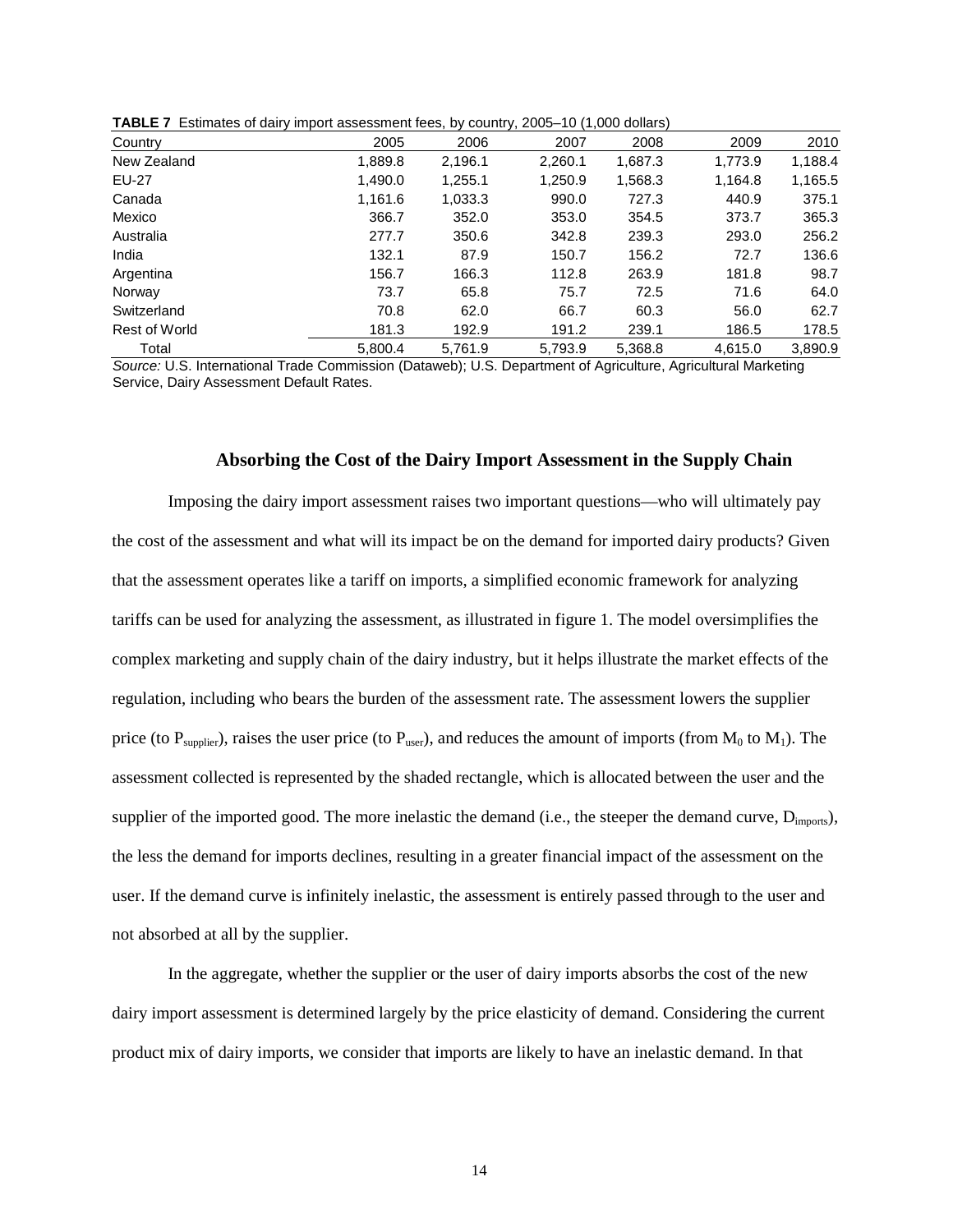



*Source:* Compiled by USITC staff.

case, assessment costs will be absorbed by final end-users rather than suppliers, and imports face some prospects for substitutability with domestic dairy products. But many dairy imports are low-cost inputs in processed goods. High-volume dairy imports, including casein, caseinates, and MPCs, are a small percentage of the overall cost of the final retail good. Additionally, certain imports are specifically tailored to production processes, and U.S. dairy companies would be reluctant to substitute them for domestically produced alternatives, as this would require costly production testing. Furthermore, cheese imports from European countries (mainly EU-27 countries, Norway, and Switzerland) are often specialty cheeses targeting high-end retail shops and specific consumer tastes. For goods such as these, small price increases are readily passed to the consumer and may not even be noticed at the checkout counter.<sup>[21](#page-11-0)</sup> These factors suggest a highly inelastic demand for imported dairy products, with the assessment having little impact on import demand and assessment fees affecting users more than the suppliers.

<span id="page-14-0"></span><sup>&</sup>lt;sup>21</sup> The trend toward more substitution of imported cheese by U.S. production and its impact on U.S. demand for EU specialty cheeses in the long term remains unclear. But analysts and economists continue to note both import substitution and a shift in demand for such cheeses in the large U.S. market. See for example, Dobson, "U.S. & Global Economic Outlook: What's Ahead For U.S. Dairy?" April 5, 2011; Jesse, "U.S. Dairy Trade Situation and Outlook: 2011," 2011.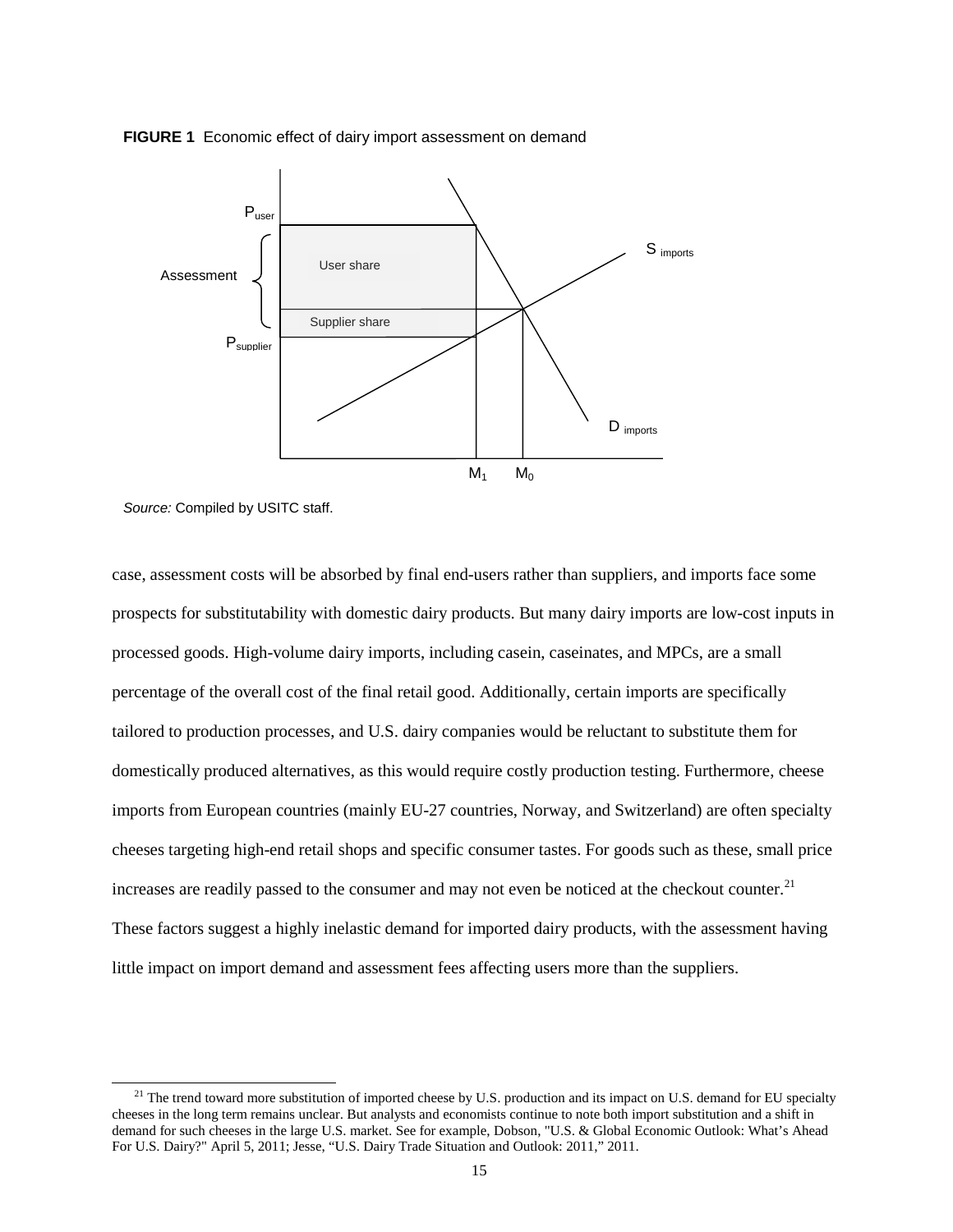Economic studies analyzing the dairy industry have demonstrated that for the most part, price elasticities of demand for dairy products in the United States are relatively inelastic.<sup>[22](#page-14-0)</sup> For example, studying the possible effects of a fat tax on the U.S. consumption of dairy products, Chouinard<sup>[23](#page-15-0)</sup> concluded that a 10 percent tax on the fat content of dairy products has relatively little effect on the quantity of dairy products consumed. Moreover, the study's simulations suggested that such a tax would reduce average fat consumption by less than 1 percent, and a 50 percent tax on dairy fat would reduce fat consumption by only 3 percent.

Payments under the new dairy import assessment program will impact the demand for dairy imports similarly to Chouinard's fat tax, but with at least two important differences. The first is that the assessment rate is far smaller than 10 percent, severely limiting the negative effects of the tax on dairy consumption. The authors' estimates are that the import assessment will remain very small, ranging from 0.07 percent to 1.07 percent ad valorem equivalent. The second difference between an analysis of fat taxes on dairy products and the import assessment is that the new fee applies only to imports and not to all dairy products. Although dairy products produced in the United States have paid an assessment for many years, and in fact pay at double the rate of imports (15 cents per hundredweight of milk equivalent), the question is whether the imposition of a new tax on imports will shift demand toward domestic dairy products. For reasons elaborated above, the authors view this shift as unlikely to occur. Small increases in the cost of specialty cheeses are unlikely to be noticed in the final price, even if fully passed through to the consumer. For other dairy imports, U.S. food manufacturers would be reluctant to substitute specifically tailored inputs for domestically-produced alternatives. Because these inputs represent a small percentage of manufactured cost, the overall cost of the import assessment relative to the retail prices for final consumer goods is very small indeed.

Who will ultimately pay the cost of the new dairy import assessment? Based on the current product mix being imported, the final end-user (i.e, the consumer) will absorb the larger share of this cost.

<sup>&</sup>lt;sup>22</sup> There is recent evidence that the demand for certain dairy products has become more price elastic (See Davis, et al. *An Analysis of U.S. Household Dairy Demand*, 2010). However, in our illustration, the assumption is that products in the dairy sector

<span id="page-15-0"></span><sup>&</sup>lt;sup>23</sup> Chouinard, et al., "Fat Taxes: Big Money for Small Change," Forum for Health Economics and Policy, Vol. 10, no. 2 (2007).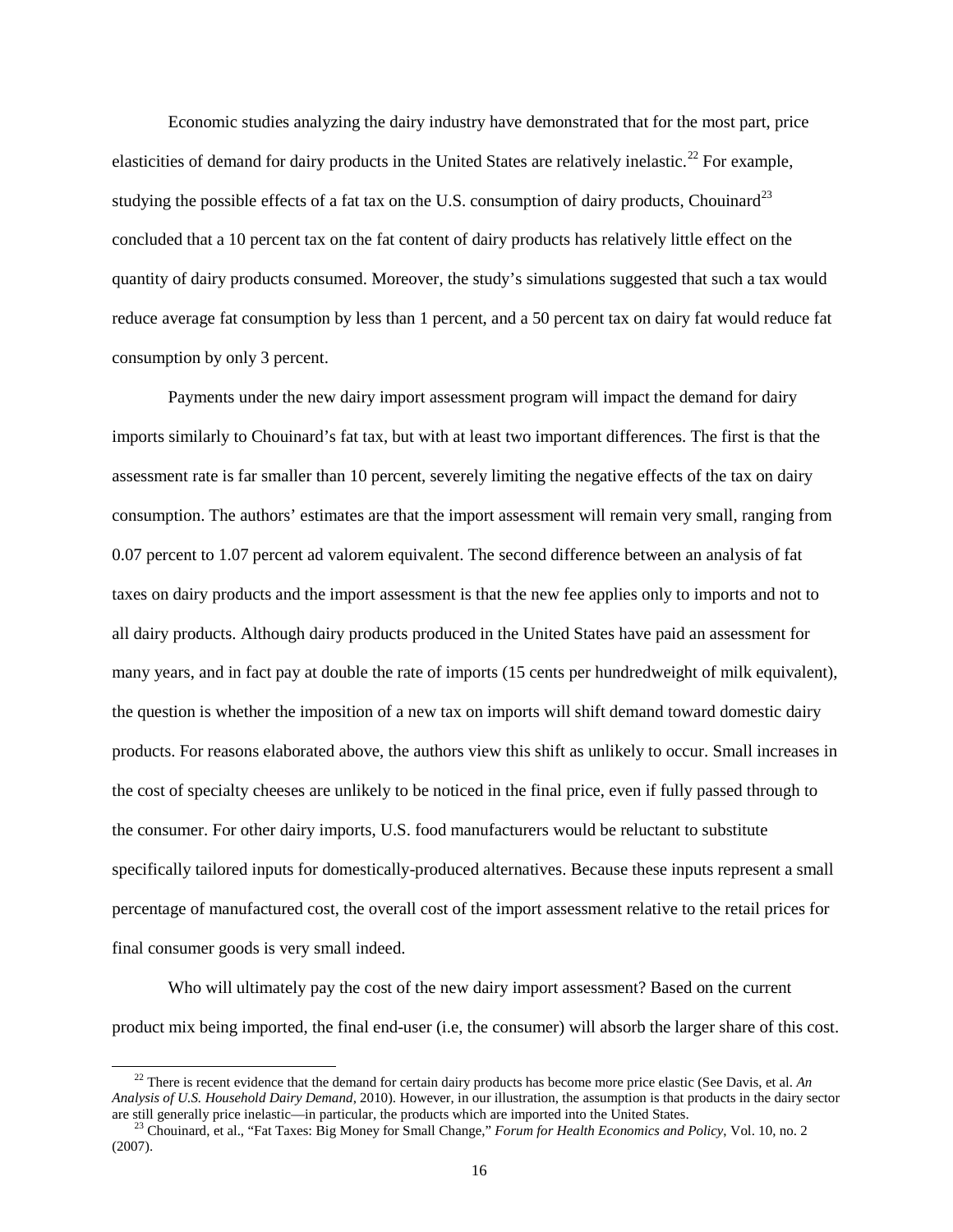But regardless of whether the imported products are final consumer goods or dairy inputs used in processed foods, assessments are likely to be passed through to the consumer without a noticeable impact on the demand for imported dairy products.

# **Conclusion**

When the new USDA dairy import assessment fee goes into effect on August 1, 2011, additional funds will almost certainly be generated for the promotion of dairy products. However, assuming future trade patterns remain similar to those in 2005-10, the annual assessment fees collected from U.S. dairy imports will likely be small. If the dairy import assessment had been in effect during 2010, it would have generated about \$3.9 million for promotional activities (tables 5 and 6). For a U.S. industry that generated approximately \$100 billion in sales during 2010 and imported \$2 billion in dairy products, the generated revenues from import assessments are negligible in comparison.

Mandatory producer assessments under the Dairy Act totaled \$284.5 million in 2008, the last year for which data are available. In that year, the Dairy Board's portion of the assessment was \$95.5 million, and revenues for qualified regional and state programs totaled \$189 million.<sup>[24](#page-15-0)</sup> In 2008, the import assessments would have generated approximately \$5.4 million in new revenue that year (table 6), a figure unlikely to significantly impact promotional strategies. But while the benefit to the U.S. dairy industry will be limited, the negative impact on importers, users of imported dairy inputs, and final consumers will likely be just as small.

 <sup>24</sup> *USDA Report to Congress on the National Dairy Promotion and Research Program and the National Fluid Milk Processor Promotion Program*, 1.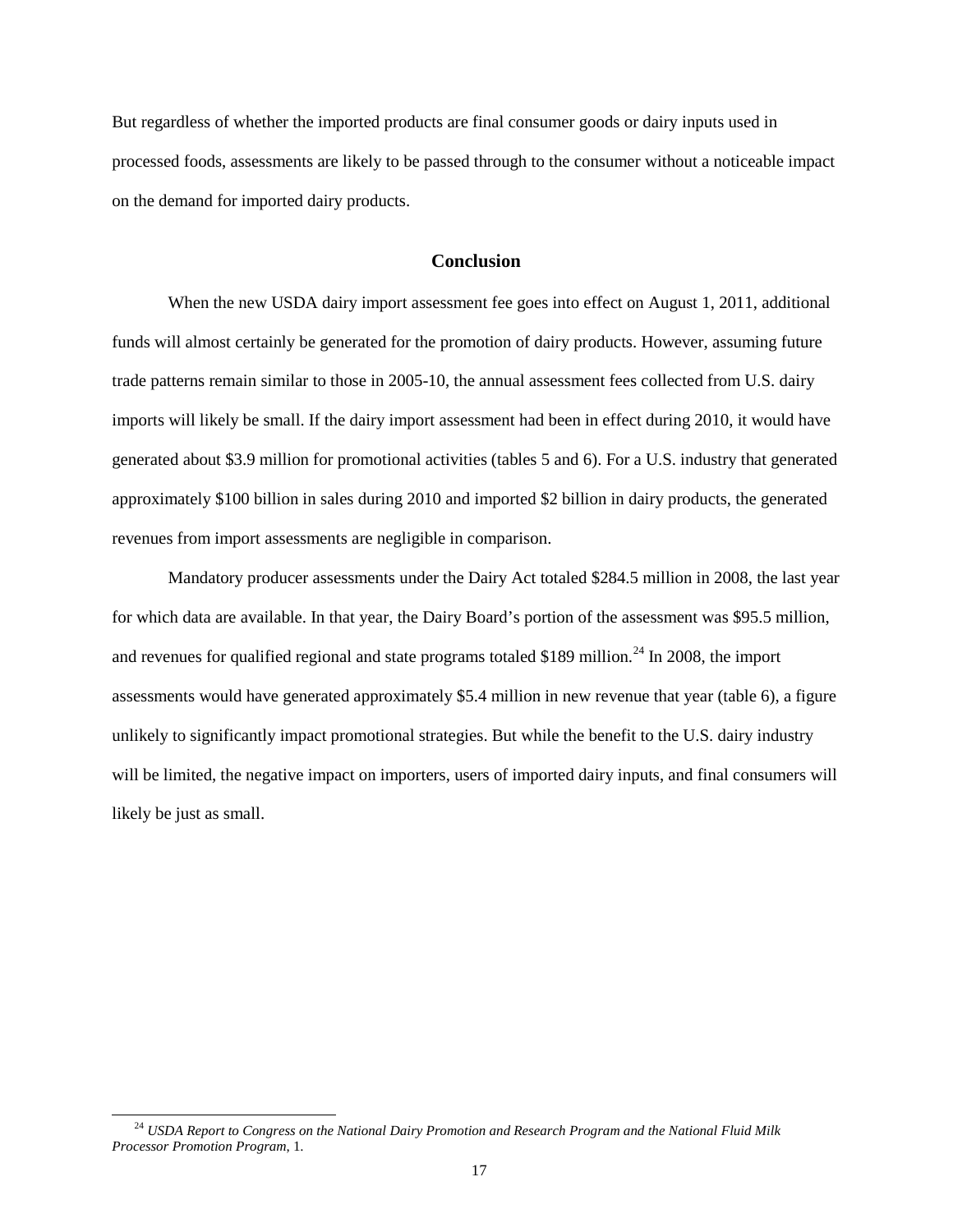# **References**

- Alliance for Fair Dairy Promotion, "*National Dairy Promotion Research Program.*" Agricultural Marketing Service, U.S. Department of Agriculture. June 2009. [http://www.candyusa.com/files/AFDP\\_Commentsv2.pdf](http://www.candyusa.com/files/AFDP_Commentsv2.pdf) (accessed March 28, 2011).
- Chouinard, Hayley H., David E. Davis, Jeffrey T. LaFrance, Jeffrey M. Perloff. "Fat Taxes: Big Money for Small Change." *Forum for Health Economics and Policy* 10, no. 2: (2007). <http://www.ses.wsu.edu/people/faculty/lafrance/reprints/CDLP-BEP-2007.pdf> (accessed April 13, 2011).
- Davis, Christopher G., Diansheng Dong, Don P. Blayney, and Ashley Owens. U.S. Department of Agriculture (USDA). Economic Research Service (ERS). *An Analysis of U.S. Household Dairy Demand.* Washington, DC: USDA, December 2010.
- Jesse, Edward V. and William D. Dobson. "U.S. Trade Situation and Outlook: 2011." Babcock Institute for International Dairy Research and Development. University of Wisconsin-Madison (2011). [http://babcock.cals.wisc.edu/sites/default/files/documents/productdownload/dp\\_2011-1\\_0.pdf.](http://babcock.cals.wisc.edu/sites/default/files/documents/productdownload/dp_2011-1_0.pdf) (accessed on May 11, 2011).
- IDFA*.* "IDFA CEO Expresses Concerns about Trade Implications of New Dairy Import Tax," March 18, 2011,<http://www.idfa.org/key-issues/category/global-markets/details/5773/> (accessed April 26, 2011).
- National Milk Producers Federation. "NMPF Applauds Long-Awaited Arrival of Promotion Checkoff on Dairy Imports," March 18, 2011. [http://www.nmpf.org/latest-news/press-releases/mar-](http://www.nmpf.org/latest-news/press-releases/mar-2011/nmpf-applauds-long-awaited-arrival-of-promotion-checkoff-on-dair)[2011/nmpf-applauds-long-awaited-arrival-of-promotion-checkoff-on-dair](http://www.nmpf.org/latest-news/press-releases/mar-2011/nmpf-applauds-long-awaited-arrival-of-promotion-checkoff-on-dair) (accessed May 11, 2011).
- Moss, Michael. "While Warning About Fat, U.S. Pushes Cheese Sales," *New York Times*, Nov. 6, 2010. http://www.nytimes.com/2010/11/07/us/07fat.html? r=2&hp=&pagewanted=all (accessed March 28, 2011).
- Partridge, Brandon N. Letter to Whitney Rick, Agricultural Marketing Service, U.S. Department of Agriculture. "Comments to Proposed Rule (74 Fed. Reg. 23359)." Cheese Importers of America. Washington, DC. June 18, 2009. [http://www.regulations.gov/#!documentDetail;D=AMS-DA-08-](http://www.regulations.gov/#!documentDetail;D=AMS-DA-08-0050-0092.1) [0050-0092.1](http://www.regulations.gov/#!documentDetail;D=AMS-DA-08-0050-0092.1)
- Tipton, Connie. Letter to Kimberly Coy, Agricultural Marketing Service, U.S. Department of Agriculture. "Docket Number AMS-FV-09-0034; Privacy Act of 1974; Notice of a new system of records for information collected pursuant to the operation and enforcement of Research and Promotion Programs." International Dairy Foods Association. Washington, DC. January 12, 2011. <http://www.regulations.gov/#!documentDetail;D=AMS-FV-09-0034-0002.1>
- U.S. Department of Agriculture (USDA). Agricultural Marketing Service (AMS). *Proposed Default Import Assessment Rates for the National Dairy Promotion and Research Program.*  <http://www.ams.usda.gov/AMSv1.0/getfile?dDocName=STELPRDC5076748> (accessed April 13, 2011)*.*